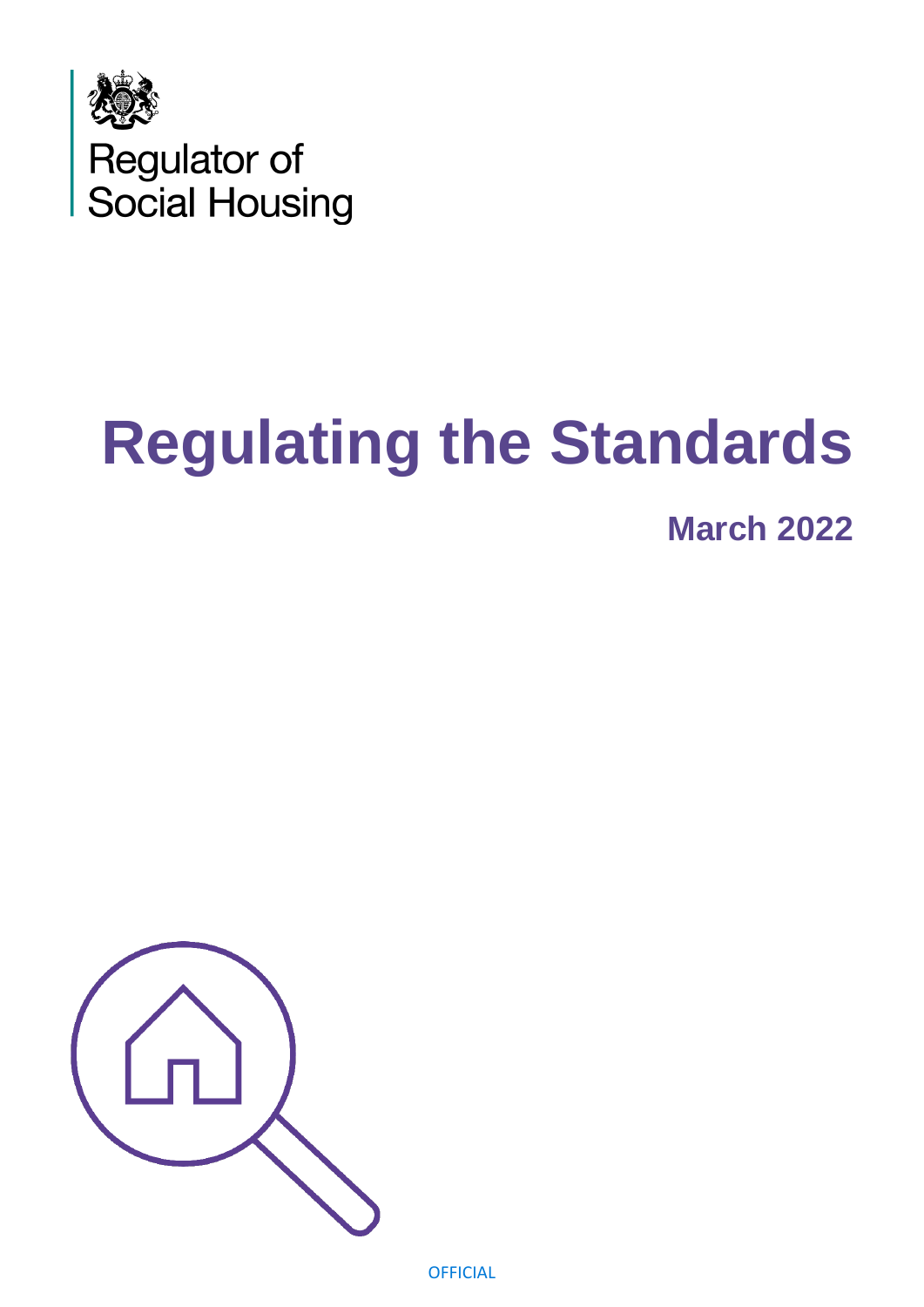# **Contents**

|                | Foreword by Fiona MacGregor, Chief Executive of the Regulator of Social Housing | 3               |
|----------------|---------------------------------------------------------------------------------|-----------------|
| 1 <sub>1</sub> | Introduction                                                                    | $\overline{4}$  |
|                | The statutory basis for regulation                                              | $6\phantom{1}6$ |
|                | Our overall approach                                                            | 8               |
|                | Regulating different providers                                                  | 9               |
| 2.             | Planned economic regulation                                                     | 11              |
|                | In Depth Assessments                                                            | 12              |
|                | <b>Stability Checks</b>                                                         | 15              |
|                | <b>Quarterly Surveys</b>                                                        | 16              |
|                | Planned engagement meetings                                                     | 16              |
|                | Value for Money Standard                                                        | 16              |
|                | <b>Rent Standard</b>                                                            | 17              |
| 3.             | Reactive economic regulation                                                    | 19              |
| 4.             | Reactive consumer regulation                                                    | 21              |
| 5.             | Data requirements                                                               | 25              |
|                | Large private registered providers (1,000+ homes)                               | 25              |
|                | Small private registered providers (below 1,000 homes)                          | 26              |
|                | Local authority registered providers                                            | 26              |
| 6.             | Regulatory judgements and notices                                               | 28              |
|                | Governance and viability grades                                                 | 28              |
|                | Interim judgements                                                              | 31              |
|                | <b>Regulatory notices</b>                                                       | 32              |
|                | <b>Gradings under Review</b>                                                    | 33              |
| 7.             | Maintaining the register                                                        | 34              |
| 8.             | Appeals against regulatory decisions                                            | 36              |
|                | Annex A - Outline of changes made in this version of RTS                        | 37              |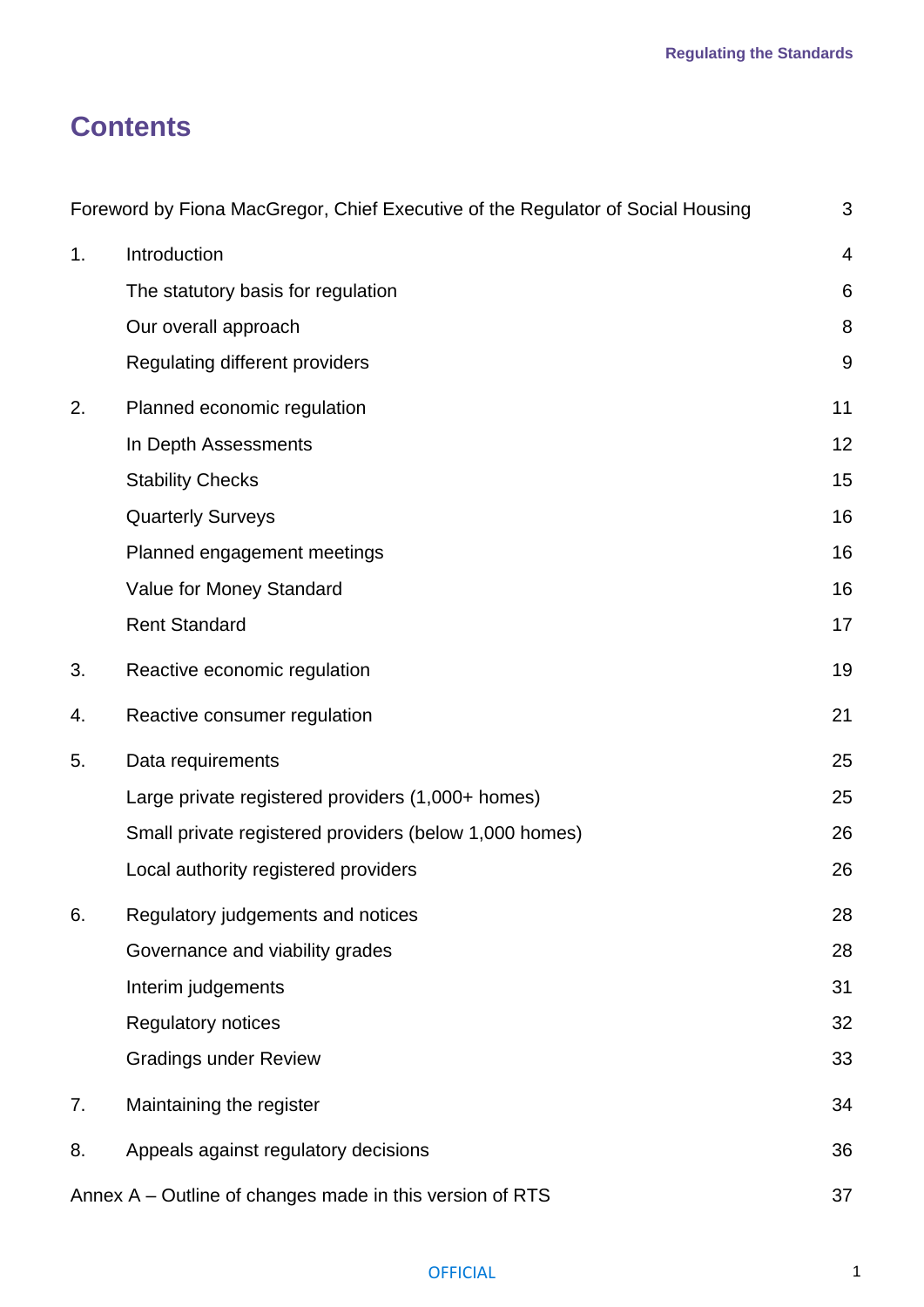# **Annex B: [Guidance on the regulator's approach to intervention,](https://www.gov.uk/government/publications/guidance-on-the-regulators-approach-to-intervention-enforcement-and-use-of-powers)  [enforcement and use of powers.](https://www.gov.uk/government/publications/guidance-on-the-regulators-approach-to-intervention-enforcement-and-use-of-powers)**

Please note that this is a separate document on the Regulator of Social Housing's website.<sup>1</sup>

<sup>1</sup> https://www.gov.uk/government/publications/guidance-on-the-regulators-approach-to-intervention-enforcementand-use-of-powers.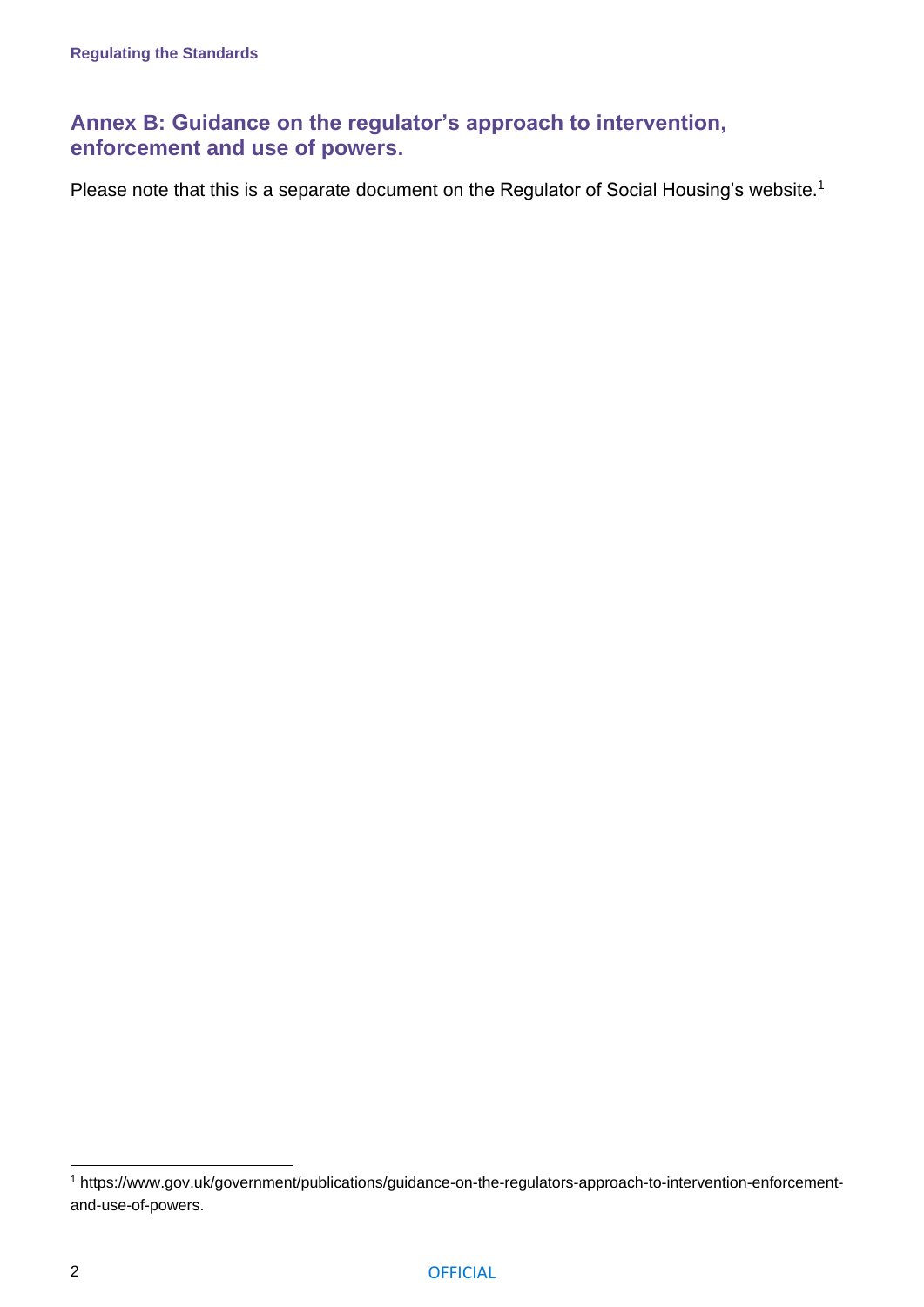# <span id="page-3-0"></span>**Foreword by Fiona MacGregor Chief Executive of the Regulator of Social Housing**

Welcome to the latest version of 'Regulating the Standards' in which we set out what providers can expect from the Regulator of Social Housing (RSH). This document is part of our commitment to being open and transparent with stakeholders about how we approach our work.

RSH is an independent regulator and non-departmental public body, sponsored by the Department for Levelling Up, Housing and Communities. We regulate registered providers of social housing to promote a viable, efficient and well-governed social housing sector able to deliver and maintain homes of appropriate quality that meet a range of needs.

Our approach to regulation is driven by our fundamental objectives, which are set out in the Housing and Regeneration Act 2008. We have an economic objective in relation to the governance, financial viability and efficiency of registered providers.

Our economic remit is both proactive and reactive. We actively assess the performance of private registered providers as well as responding to information where we become aware of governance and viability issues within individual providers. We have a consumer objective in relation to the management of social housing, and tenant choice and involvement.

Our current consumer remit is reactive. We consider information that we become aware of, including referrals made to us about consumer issues within individual providers, but we do not currently proactively monitor providers' performance. The Government intends to introduce legislation expanding our consumer regulation role and enabling us to carry out proactive consumer regulation. We welcome this development and will work with stakeholders including landlords and tenants as we design the new consumer regulation framework. We expect to make further changes to 'Regulating the Standards' as our role develops.

We take a co-regulatory approach. Board members and councillors are responsible for ensuring that providers are being managed effectively and meeting regulatory requirements. In this document we set out our operational approach and the types of engagement that providers can expect from us. For ease of reference, we have included a summary of the principal changes we have made to the previous version of the document which was issued in March 2020.

We hope that in being clear about our approach we will make it easier for providers to achieve their objectives and deliver good quality homes and services for the people they serve.

Margo

Fiona MacGregor Chief Executive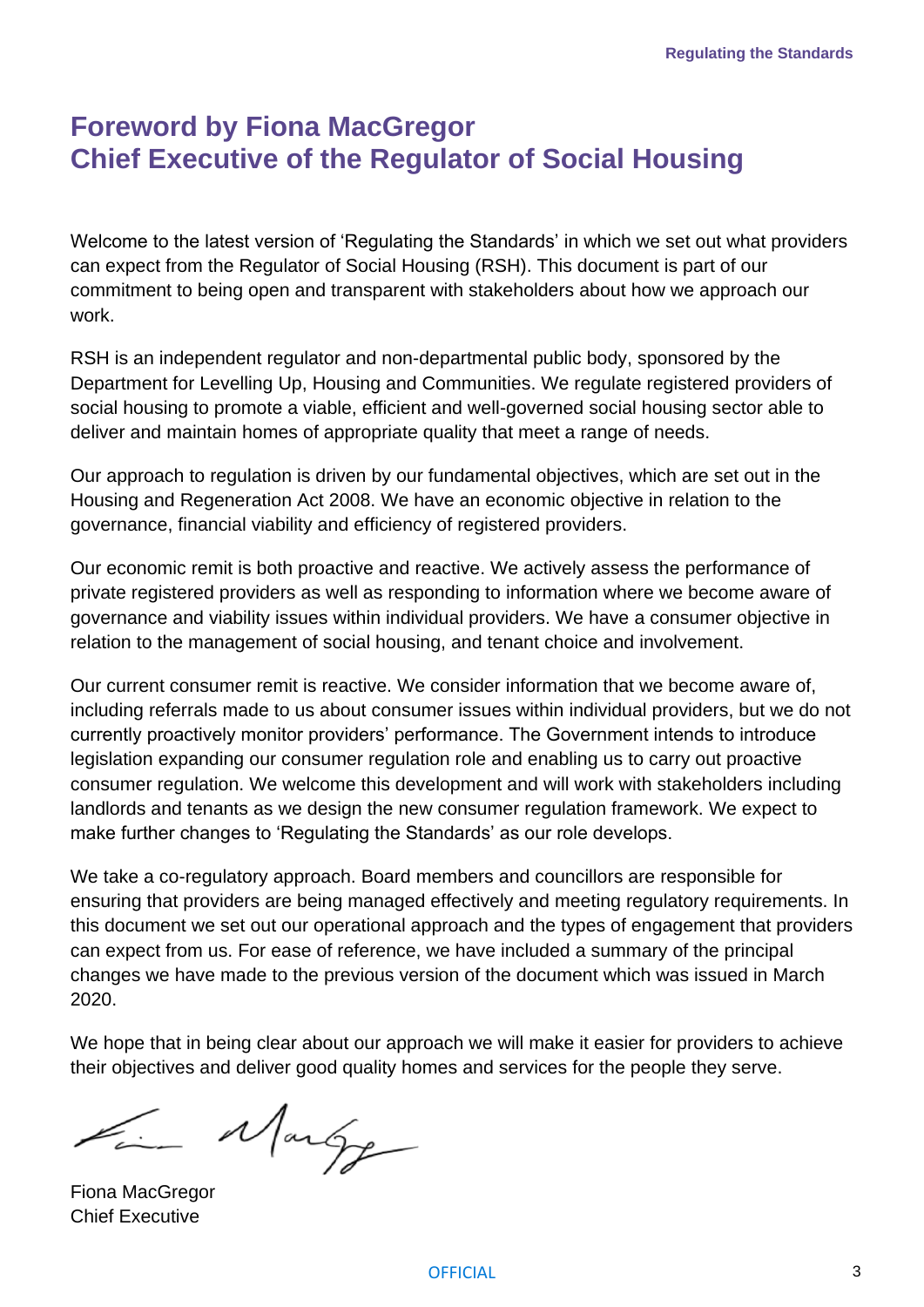# <span id="page-4-0"></span>**1. Introduction**

- 1.1 'Regulating the Standards' outlines our operational approach to assessing providers' compliance with the economic and consumer [standards](https://www.gov.uk/government/publications/regulatory-standards).<sup>2</sup> Those standards<sup>3</sup> and the requirements they place upon registered providers are set out in separate documents available on the Regulator of Social Housing's pages on www.gov.uk.
- 1.2 The table below summarises our approach to different categories of provider and the requirements which apply to them.

Private registered providers which own 1,000 social housing homes or more<sup>4</sup> (we refer to these providers as 'large')

- Economic and consumer standards applicable
- Data return requirements applicable
- Must publish annual Value for Money performance information
- Must complete Quarterly Survey
- Must submit early information on restructures
- Must submit relevant statutory notifications in relation to constitutional changes, including restructures and disposals
- Subject to annual Stability Check, periodic In Depth Assessments and in some cases to planned engagement meetings
- Regulatory judgements published
- Regulatory notices applicable for findings of serious detriment and where otherwise appropriate
- Gradings under Review list applicable.

Private registered providers which own fewer than 1,000 social housing homes (we refer to these provides as 'small')

- Economic and consumer standards applicable
- Limited data requirements applicable
- Must publish annual Value for Money performance information
- Must submit early information on restructures
- Must submit relevant statutory notifications in relation to constitutional changes and disposals

<sup>2</sup> This March 2022 version of 'Regulating the Standards' replaces the one published in March 2020.

<sup>3</sup> [https://www.gov.uk/government/publications/regulatory-standards.](https://www.gov.uk/government/publications/regulatory-standards)

<sup>4</sup> Throughout this document, 'homes' is understood as encompassing both self-contained properties and bedspaces in supported housing schemes.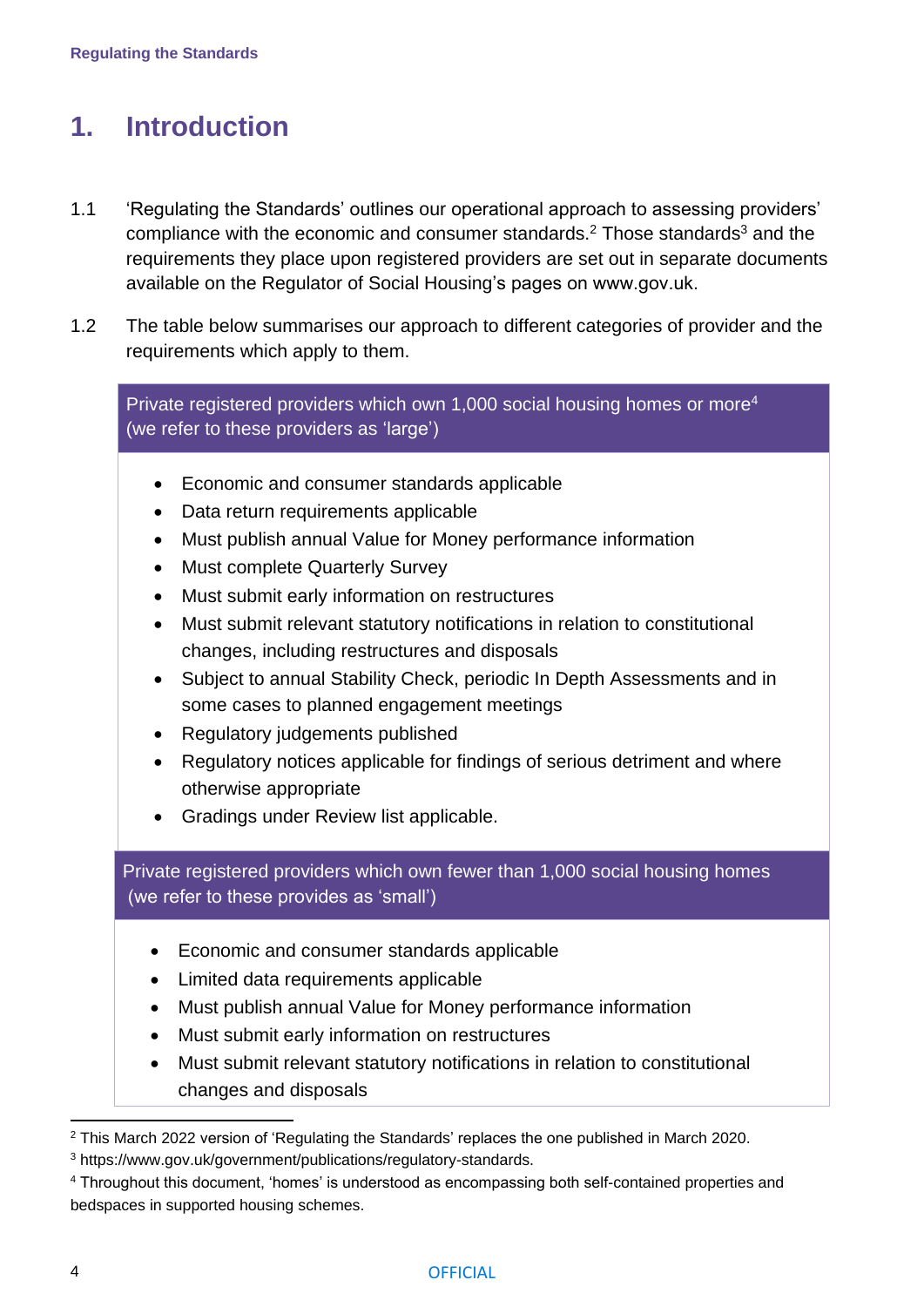- Subject to annual review of financial statements and also, if relevant, of the audit management letter. As appropriate, other information may be assessed e.g. if developing new homes, we normally seek and consider financial forecast information
- Regulatory notices issued where we have evidence that provider is in breach of an economic standard and for serious detriment findings
- Gradings under Review list applicable
- Not required to complete Quarterly Survey, or subject to Stability Checks, In Depth Assessments or regulatory judgements.

#### Local authority registered providers

- Rent Standard is the only economic standard which is applicable
- Consumer standards applicable
- Regulatory notices published where we judge breach of the Rent Standard and also where consumer standards breach resulting in serious detriment.
- 1.3 It should be noted that:
	- the consumer standards apply to all registered providers
	- the Rent Standard applies to all registered providers
	- the Governance and Financial Viability Standard and the Value for Money Standard apply to private registered providers only
	- our approach to regulating providers against the economic standards is different for private registered providers which own fewer than 1,000 social housing homes.
- <span id="page-5-0"></span>1.4 'Regulating the Standards' sets out the broad principles which underpin our regulatory approach and gives details of our key processes such as Stability Checks and In Depth Assessments (IDAs). As well as providing information about our planned work, the document also outlines our approach to consumer regulation and to reactive economic regulation. We rely upon providers supplying us with timely and accurate data and in the pages that follow we set out the regulatory data and information requirements as they apply to different categories of provider. The document also outlines the approach we take to issuing regulatory judgements, providing explanations of the straplines we use and sets out how we maintain the register, including our registration and de-registration activity.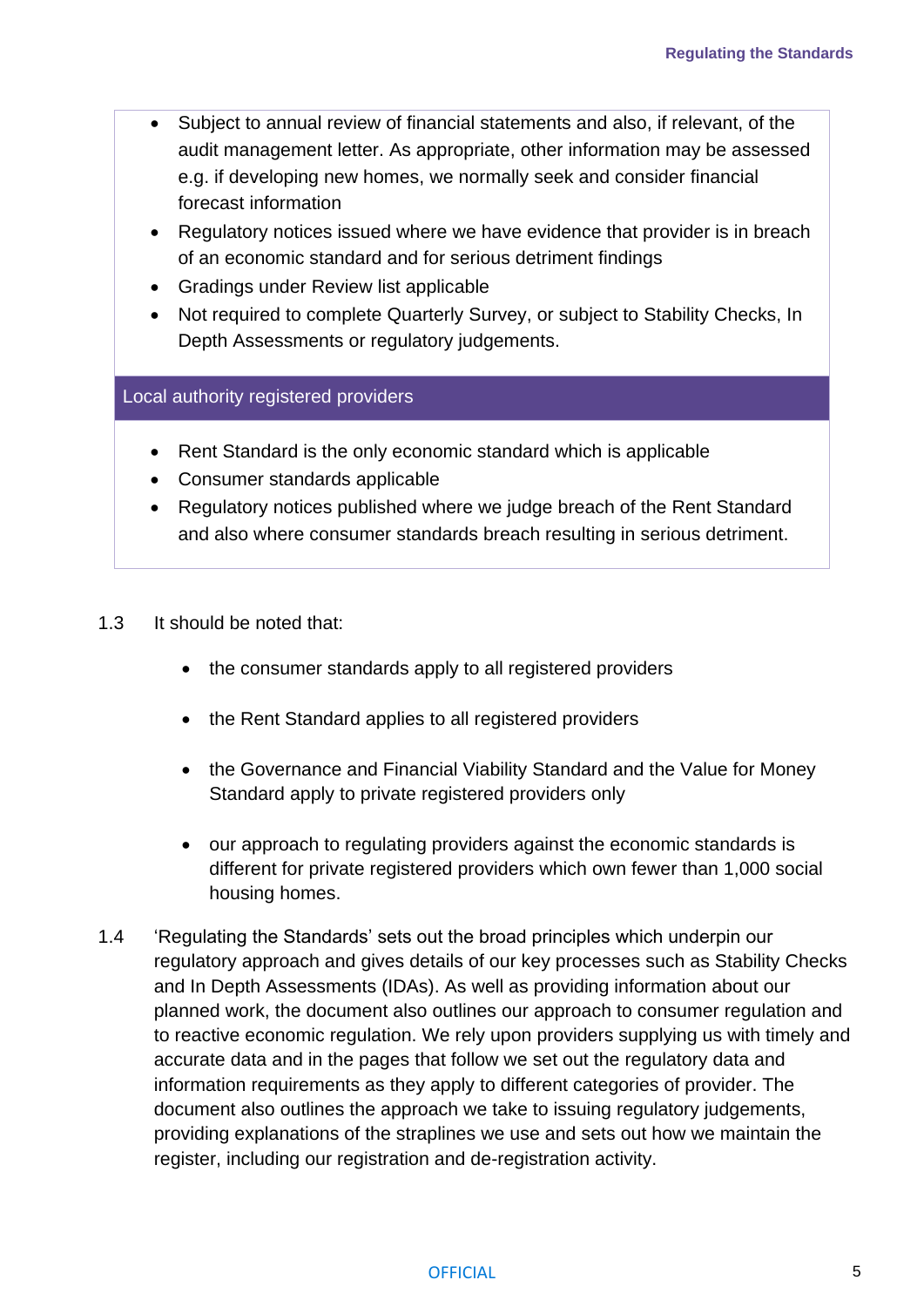# **The statutory basis for regulation**

#### **Our objectives**

- 1.5 Parliament has given us two fundamental objectives: an economic regulation objective and a consumer regulation objective. The RSH Board is accountable to Parliament for the discharge of these fundamental objectives.
- 1.6 The economic regulation objective is:
	- to ensure that registered providers of social housing are financially viable and properly managed and perform their functions efficiently and economically
	- to support the provision of social housing sufficient to meet reasonable demands (including by encouraging and promoting private investment in social housing)
	- to ensure that value for money is obtained from public investment in social housing
	- to ensure that an unreasonable burden is not imposed (directly or indirectly) on public funds
	- to guard against the misuse of public funds.
- 1.7 The consumer regulation objective is:
	- to support the provision of social housing that is well-managed and of appropriate quality
	- to ensure that actual or potential tenants of social housing have an appropriate degree of choice and protection
	- to ensure that tenants of social housing have the opportunity to be involved in its management and to hold their landlords to account
	- to encourage registered providers of social housing to contribute to the environmental, social and economic well-being of the areas in which the housing is situated.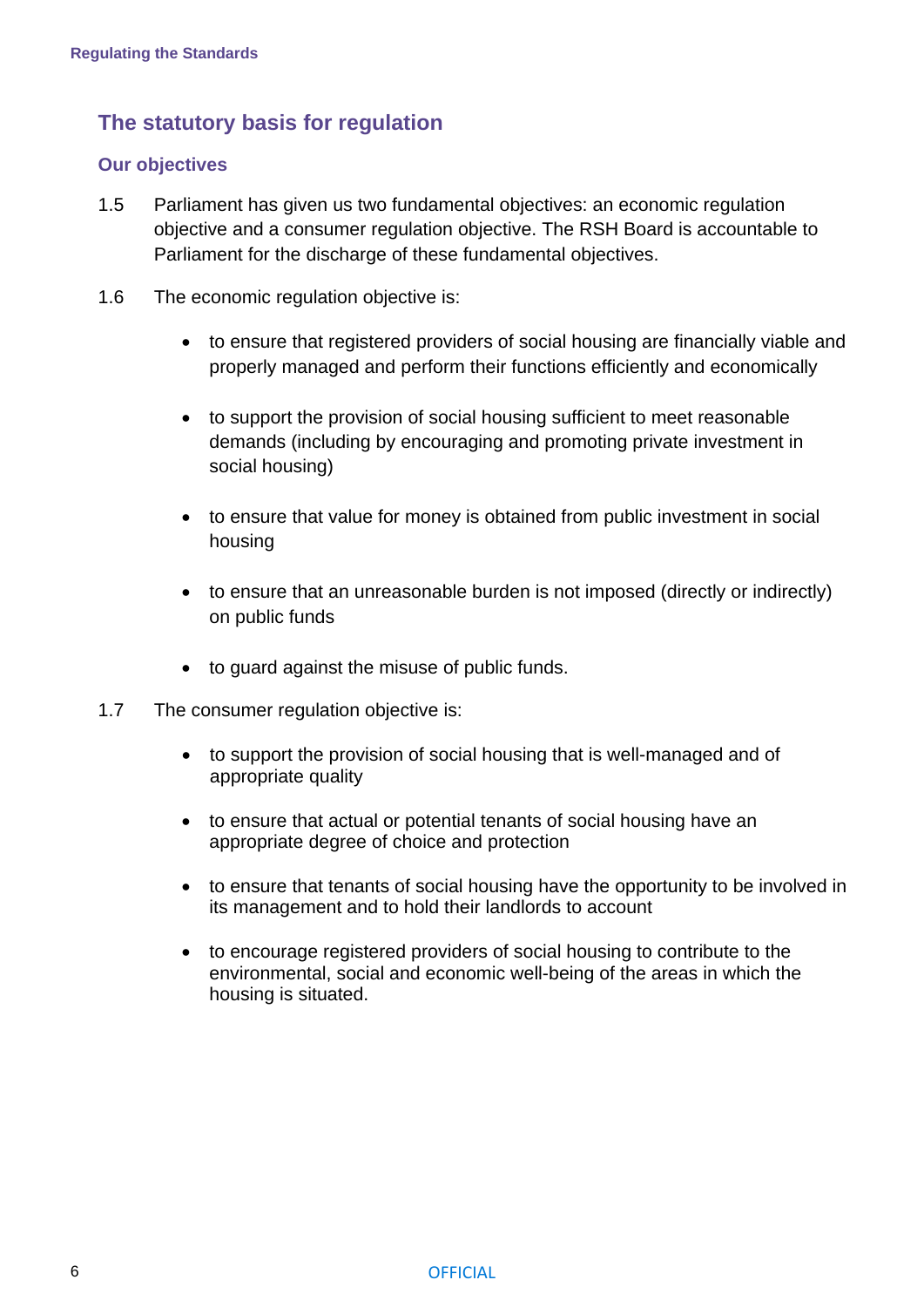1.8 We also have a duty to exercise our functions in a way that minimises interference and, as far as is possible, is proportionate, consistent, transparent and accountable. These requirements underpin how we carry out all of our functions. We operate within the provisions of the [Government's Regulators' Code](https://www.gov.uk/government/publications/regulators-code)<sup>5</sup> and have due regard to it when developing policies and procedures that guide our regulatory activities. The Code does not apply to the exercise by a regulator of any specific regulatory function in individual cases.

#### **Achieving these objectives**

- 1.9 We recognise that the social housing market has become increasingly complex and that the nature and extent of the risks which providers' boards must manage are correspondingly more challenging. We are also aware of the importance of promoting continued private investment in the sector and facilitating the sector's growth, given our fundamental objective of supporting the provision of new social housing. The [Value for Money Standard](https://www.gov.uk/guidance/regulatory-standards#economic-standards)<sup>6</sup> reflects this with a requirement that providers must articulate their strategy for delivering homes that meet a variety of needs.
- 1.10 Our primary focus is on promoting a viable, efficient and well-governed social housing sector able to deliver and maintain homes of appropriate quality that meet a range of needs. Our regulatory approach aligns with this principal focus by ensuring that we have a grip of short-term viability issues, and that when we engage in depth, we have a strategic conversation with providers about the quality of their governance and their financial strength, with a focus on performance, the effectiveness of their risk and control framework and their approach to value for money.

#### **Public sector equality duty**

1.11 We are also mindful of our public sector equality duty under Section 149 of the Equality Act 2010.<sup>7</sup> More information about what this means is available on the website of the Equality and Human Rights Commission.<sup>8</sup> Following our establishment as a standalone body in October 2018, and a statutory consultation between January and March 2020, we set our first organisational equality objectives.<sup>9</sup>

<sup>5</sup> [https://www.gov.uk/government/publications/regulators-code.](https://www.gov.uk/government/publications/regulators-code)

<sup>6</sup> https://www.gov.uk/guidance/regulatory-standards#economic-standards.

<sup>7</sup> For further information see https://www.gov.uk/government/publications/public-sector-equality-duty.

<sup>8</sup> https://equalityhumanrights.com/en/advice-and-guidance/public-sector-equality-duty.

<sup>9</sup> https://www.gov.uk/government/organisations/regulator-of-social-housing/about/equality-and-diversity.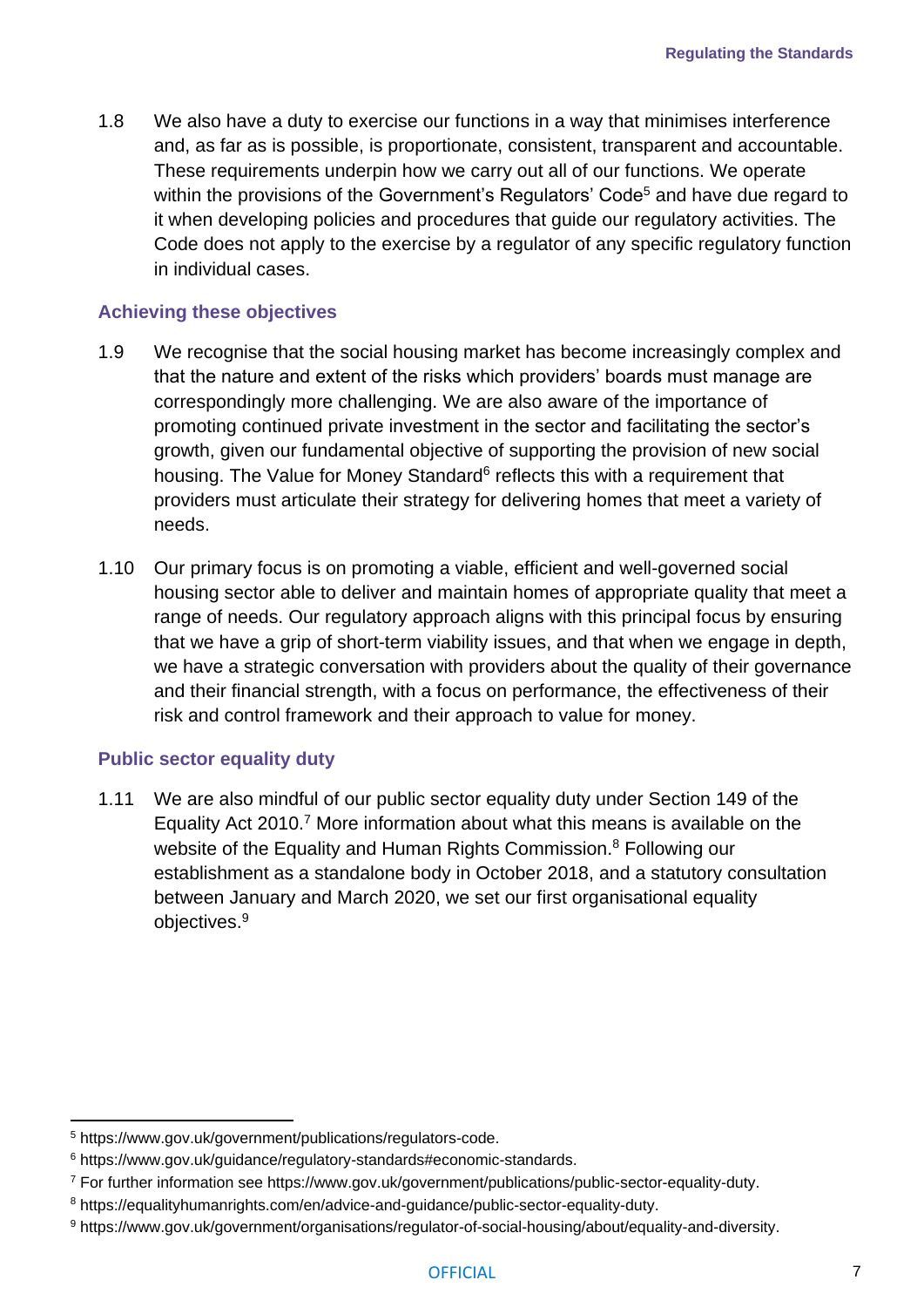#### **Information sharing**

- 1.12 Where appropriate, we may share information with other regulators. However, we will only share personal data where there are legal grounds to do so. Information on how we collect and process personal data is set out in our privacy notice.<sup>10</sup>
- 1.13 We are subject to the Freedom of Information Act 2000 (FOIA) and the Environmental Information Regulations 2004 (EIR). Both pieces of legislation provide a right of access to information that we hold. We work daily with third parties not subject to FOIA/EIR, and our statutory obligations should not affect the information sharing required for us to carry out our regulatory duties. Upon receipt of a request and where possible and appropriate, we will consult with affected third parties to discuss any concerns where disclosure of the information could harm their interests.

### <span id="page-8-0"></span>**Our overall approach**

#### **Co-regulation**

- 1.14 Mindful of our duty to minimise interference, our fundamental objective of supporting the provision of social housing and our commitment to proportionate regulation, we take a co-regulatory approach. This means:
	- we regard board members and councillors as responsible for ensuring that providers' businesses are managed effectively and that providers comply with all regulatory requirements
	- providers must support tenants to shape and scrutinise service delivery and to hold boards and councillors to account
	- we operate as an assurance-based regulator, seeking assurance from providers as to compliance with the standards. In other words, the onus is on providers to demonstrate their compliance to the regulator. Where providers do not supply the requisite assurance, this will be reflected in the decisions that we reach.

#### **Communication with the regulator**

1.15 The [Governance and Financial Viability Standard](https://www.gov.uk/government/publications/regulatory-standards) includes a specific expectation that providers should communicate with the regulator in an accurate and timely way. As outlined in the [Governance and Financial Viability Standard Code of Practice,](https://www.gov.uk/government/publications/governance-and-financial-viability-standard-code-of-practice)<sup>11</sup> this includes the provision of information in regulatory returns, or as otherwise requested. Providers should have appropriate control arrangements in place to ensure that the information they supply is accurate. We regard failure to provide information and the submission of late, incomplete, or inaccurate information as potentially indicative of a

<sup>&</sup>lt;sup>10</sup> See https://www.gov.uk/guidance/regulator-of-social-housing-privacy-notice.

<sup>11</sup> https://www.gov.uk/government/publications/governance-and-financial-viability-standard-code-of-practice.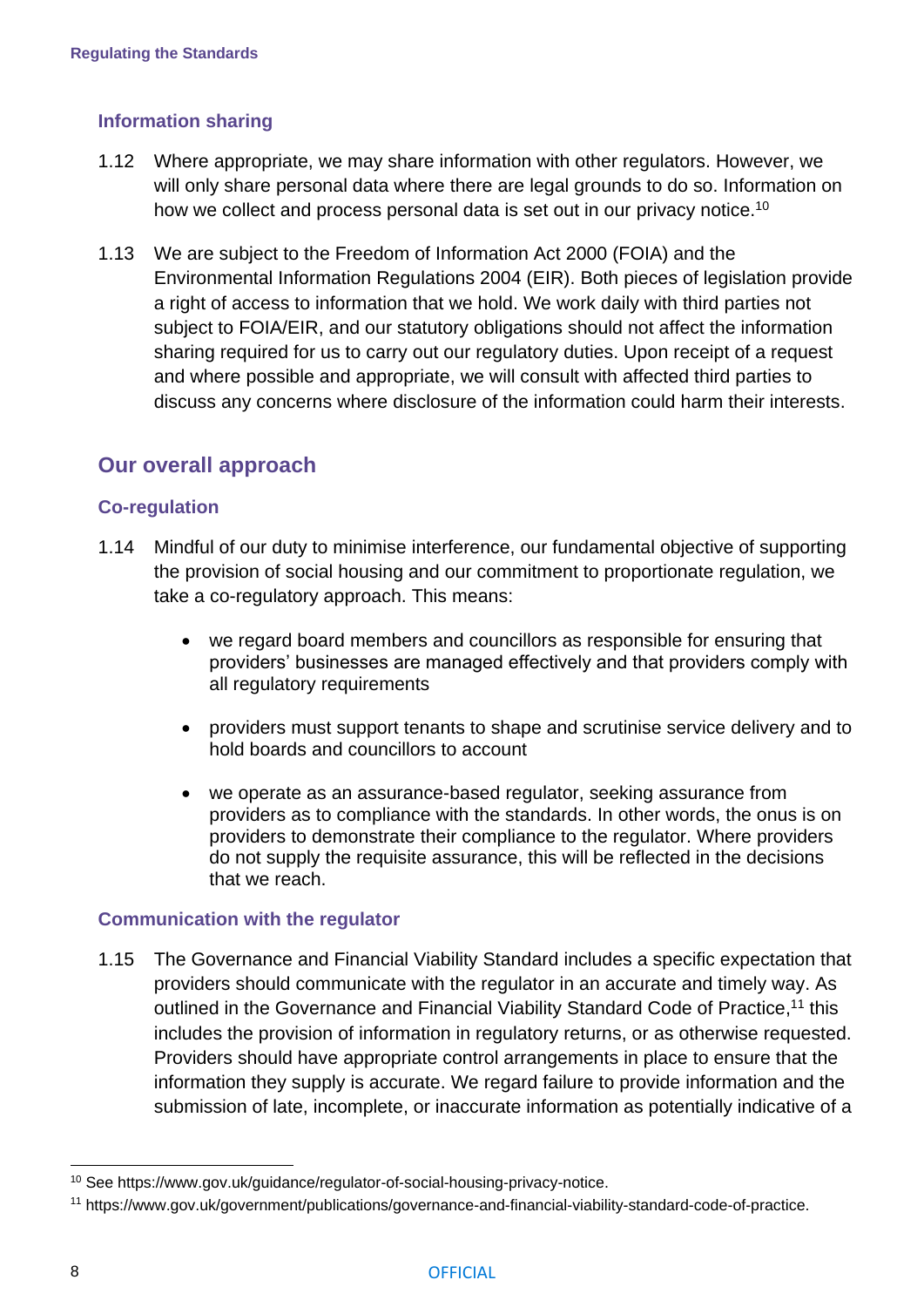weak control environment and possibly as evidence of a failure to comply with the Governance and Financial Viability Standard.

- 1.16 The standard also sets out our specific expectation that providers must:
	- certify their compliance with the Standard in their annual accounts, and
	- communicate in a timely manner with the regulator on material issues that relate to non-compliance or potential non-compliance with the standards.
- 1.17 As explained in the Code of Practice, we view transparency on the part of registered providers as a cornerstone of the co-regulatory approach and any failure to comply may affect our assessment of a provider.

### <span id="page-9-0"></span>**Regulating different providers**

1.18 Reflecting our risk-based proportionate approach, we regulate providers differently with regard to the economic standards, depending on their level of risk exposure.

#### **Small providers**

1.19 Private registered providers which own fewer than 1,000 social housing homes<sup>12</sup> collectively account for less than five per cent of the sector's total assets, turnover and debt. They are subject to a different level of regulatory engagement, as set out in the summary table at paragraph 1.2. We review the annual accounts of all private registered providers in this category as well as analysing information they submit via the [Statistical Data Return](https://www.gov.uk/government/collections/statistical-data-return-statistical-releases)<sup>13</sup> (SDR) and any notifications about disposals or constitutional changes. This enables us to take a proportionate approach, focusing our follow-up work on seeking assurance on the management of risks faced by individual providers. We may also review the business plans and board reports of a subset of providers which we judge to be higher risk, taking account of their scale and the potential impact that the crystallisation of risks could have on financial viability.

 $12$  The calculation of the number of homes that a provider owns is based upon the total of its social units/bed spaces which are held freehold or on a lease of any duration. The annual cut-off date when we determine if a provider is above or below the 1,000 home threshold is 31 May. This is the deadline by which providers submit their annual Statistical Data Return (SDR) and report on the number of social housing homes which they own. By exception, we may re-categorise a provider sooner, if it self-reports a significant increase in its number of homes outside of the SDR reporting timelines.

<sup>13</sup> https://www.gov.uk/government/collections/statistical-data-return-statistical-releases.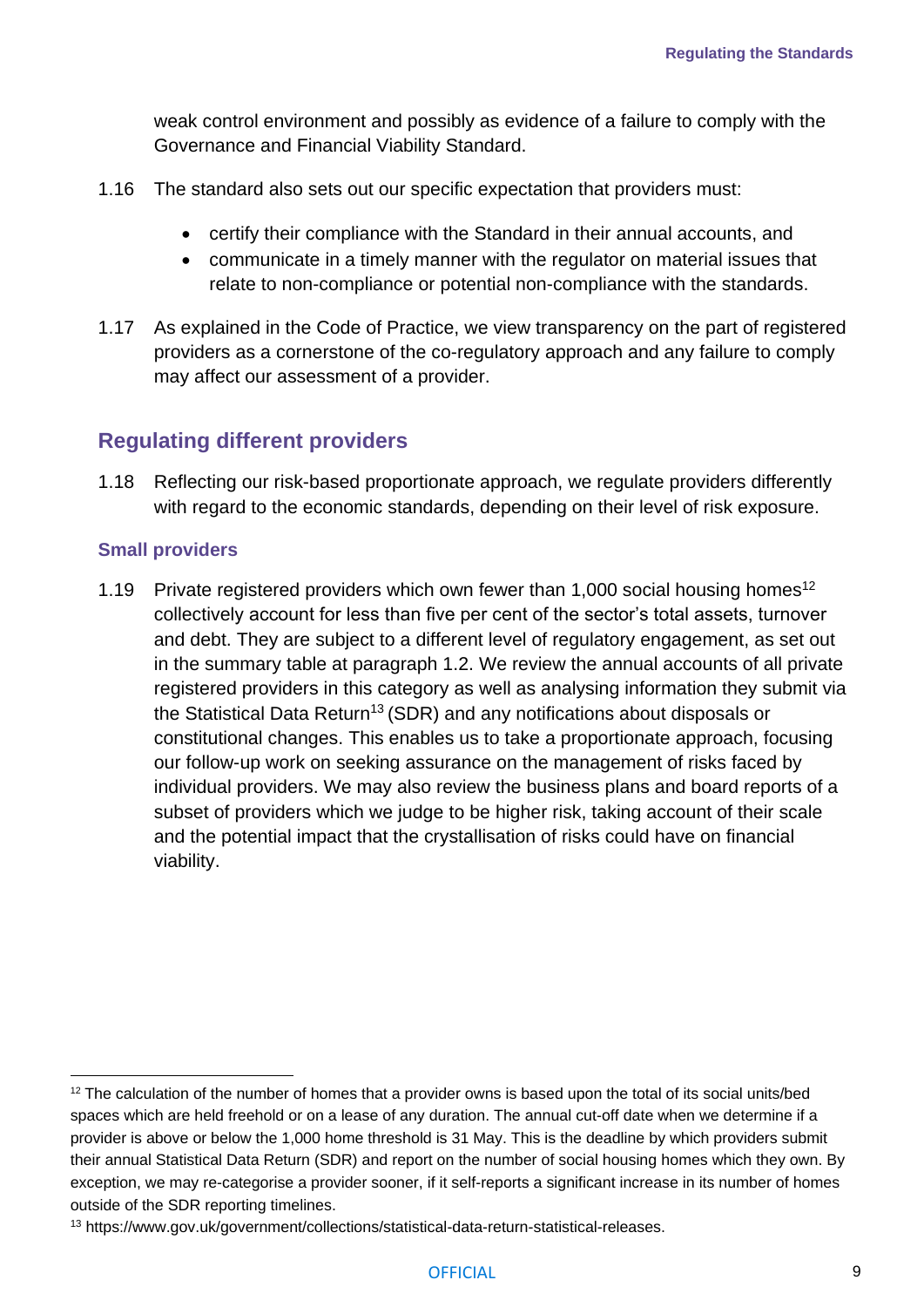#### **Large providers**

- 1.20 We make use of our [sector risk profile](https://www.gov.uk/government/collections/sector-risk-profiles) analysis<sup>14</sup> and other relevant information to assess the risk profile of private registered providers which own 1,000 or more social housing homes to determine our regulatory approach. This enables us to identify those providers we judge to be more complex and to have an increased level of risk exposure, taking into account providers' underlying financial strength and complexity. This then informs the way in which we allocate our regulatory resources.
- 1.21 Where a private registered provider owns 1,000 or more social housing homes but is part of a group which has a registered provider parent, we assess compliance at the group level. This means that we do not publish separate judgements for each of the registered providers within the group. However, each individual registered provider must comply with the standards and we do not restrict our regulation to looking at the parent entity. Indeed, where one or more private registered providers sit within a group of organisations headed by a registered parent, we are likely to look at risks and exposures across the entire group in order to reach an accurate conclusion as to compliance with the standards. Where registered providers sit within groups headed by an unregistered parent, specific requirements apply under the Governance and Financial Viability Standard.

<sup>14</sup> https://www.gov.uk/government/collections/sector-risk-profiles.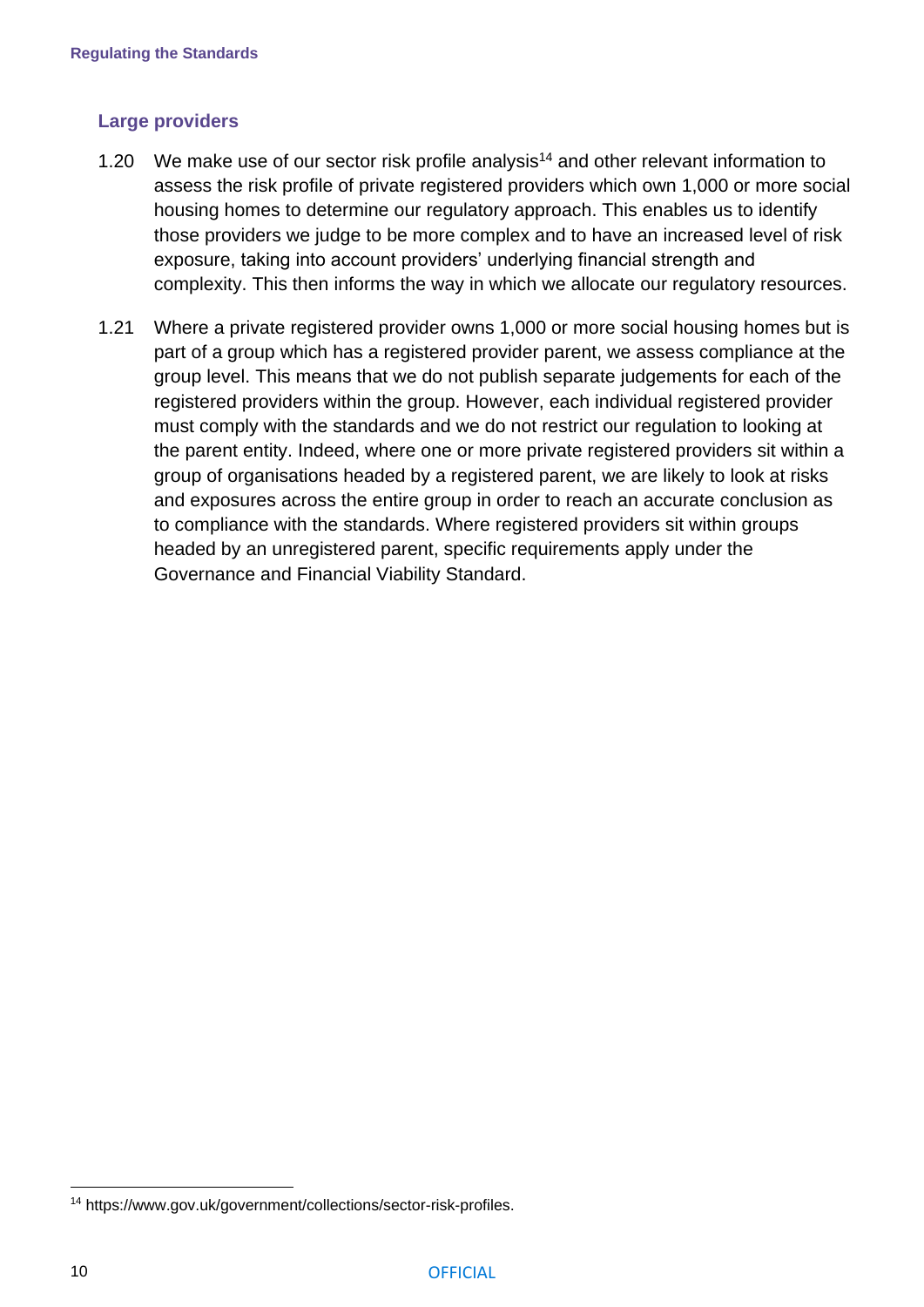# <span id="page-11-0"></span>**2. Planned economic regulation**

- 2.1 There are three economic standards:
	- Governance and Financial Viability
	- Value for Money
	- Rent
- 2.2 Through our regulation of private registered providers against the economic standards, we seek to gain a strategic and evidenced understanding of both the short-term and longer-term risks to which they are exposed and to gain a comprehensive understanding of their approach to value for money. This helps us to reach informed conclusions about their compliance. We may seek assurance in a variety of ways and from such sources as we consider appropriate to a particular provider's circumstances. We will always require evidence of compliance, rather than assuming it. Unless the available evidence provides us with adequate assurance of compliance, the decisions we reach will reflect our concerns.
- 2.3 In carrying out our regulation of the economic standards, we are likely as a minimum – to seek assurance about private registered providers' financial strength and governance through:
	- delivery of organisational purpose/strategic objectives
	- vulnerability to covenant breaches
	- liquidity
	- approach to value for money
	- approach to managing the risks to social housing assets arising from nonsocial housing activity.
- 2.4 We expect the boards of private registered providers to be able to demonstrate that they have considered both the long-term, cyclical nature of economic factors that impact on the business, as well as internal business risks and one-off shocks.
- 2.5 It is widely recognised that poor governance is often a leading indicator of financial weaknesses. A failure to maintain an effective framework of risk management/internal controls assurance, for instance, can compromise an organisation's ability to meet its financial obligations. Poor governance can also be indicative of weaknesses in a provider's ability to deliver value for money and present broader risks to the reputation of the sector.
- 2.6 Accordingly, we look for very clear assurance as to private registered providers' compliance with the governance elements of the Governance and Financial Viability Standard. We may look for this directly, for instance, by seeking assurance about how specific business critical decisions have been taken. We may also conclude that evidence of poor governance is indicated by other behaviours or events. For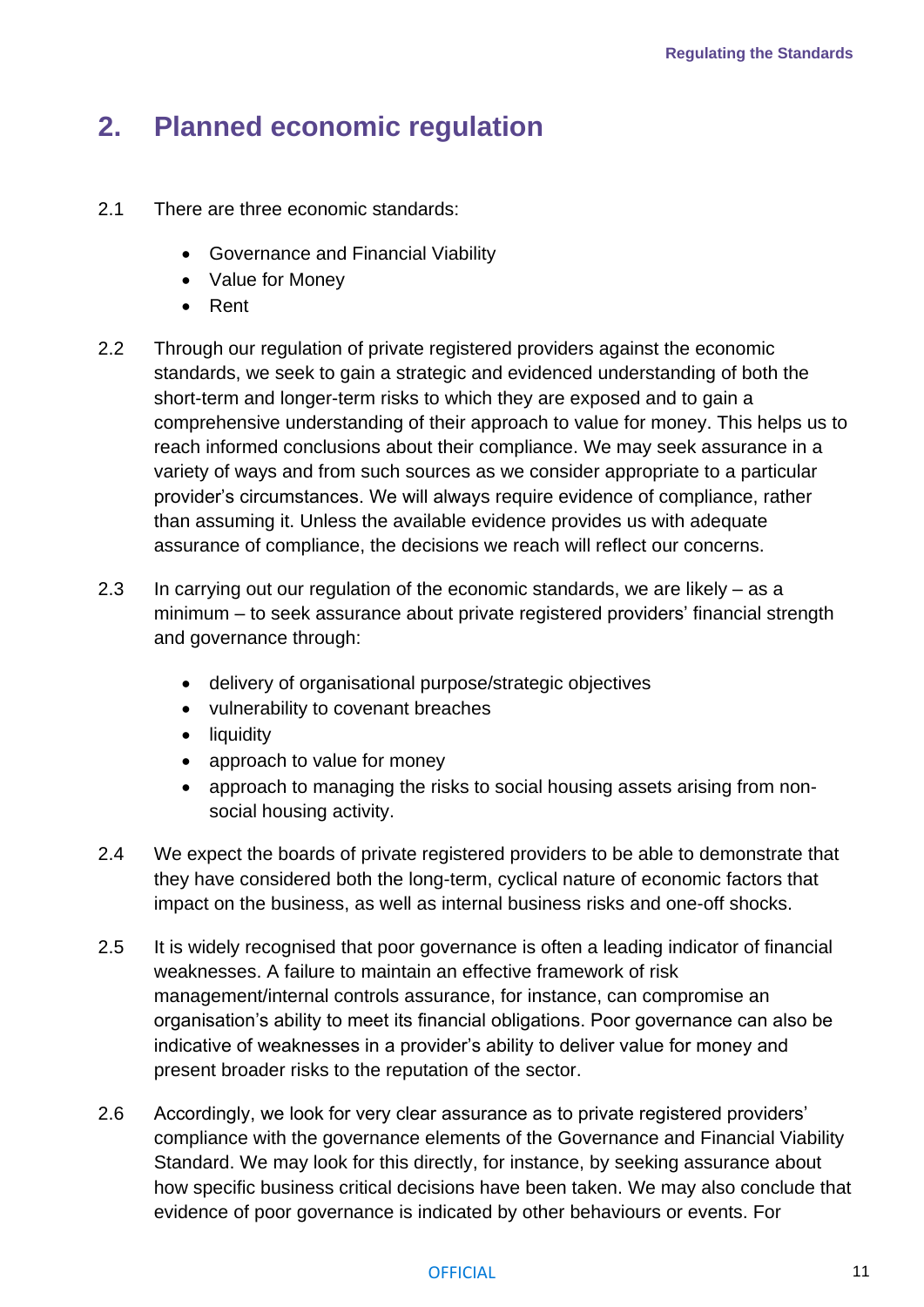example, we may conclude, upon investigation of a breach of a consumer standard, or a failure to set rents in accordance with the relevant legal and regulatory rules, that there is evidence of governance failures, such as that the board had little oversight of performance/key operational data, that senior executive reporting was inadequate and that various internal controls failed. In other words, since we regard good governance as so fundamental, we will seek assurance on this subject from a wide range of sources.

- 2.7 We have four main ways of carrying out our planned regulatory engagement with private registered providers which own 1,000 or more social housing homes, each of which is explained in more detail below:
	- In Depth Assessments
	- Stability Checks
	- Quarterly Surveys
	- Planned engagement meetings (normally for a subset of larger, more complex providers only)

### <span id="page-12-0"></span>**In Depth Assessments**

#### **Scope**

- 2.8 Private registered providers which own 1,000 or more social housing homes are subject to periodic IDAs. For most providers, we anticipate conducting an IDA every three or four years. As a general principle, the frequency with which we carry out an IDA is linked to our assessment of the relative risk profile of providers, including any significant changes in the scale and nature of activities that a provider undertakes. Our risk-based approach considers both the probability of risks materialising and the impact given the inherent nature of providers (including size and complexity), to help determine where we need to carry out IDAs more often.
- 2.9 We assess providers' compliance with the economic standards through IDAs but if, as part of the assessment, concerns are raised that relate to the consumer standards, these are then followed up in accordance with the approach set out in Section 4.
- 2.10 Each IDA is a bespoke piece of work and considers in detail a provider's viability (its ability to meet financial obligations), its approach to value for money and its governance. IDAs encompass assessment of strategic delivery, including the delivery of value for money in the broadest sense, risk profiles, exposures and financial strengths and weaknesses. While individual IDAs are tailored to ensure that we focus on the issues that are most pertinent to a particular provider's compliance, in accordance with our co-regulatory approach, we will always focus on how well the board is delivering its strategic aims and managing its risks effectively.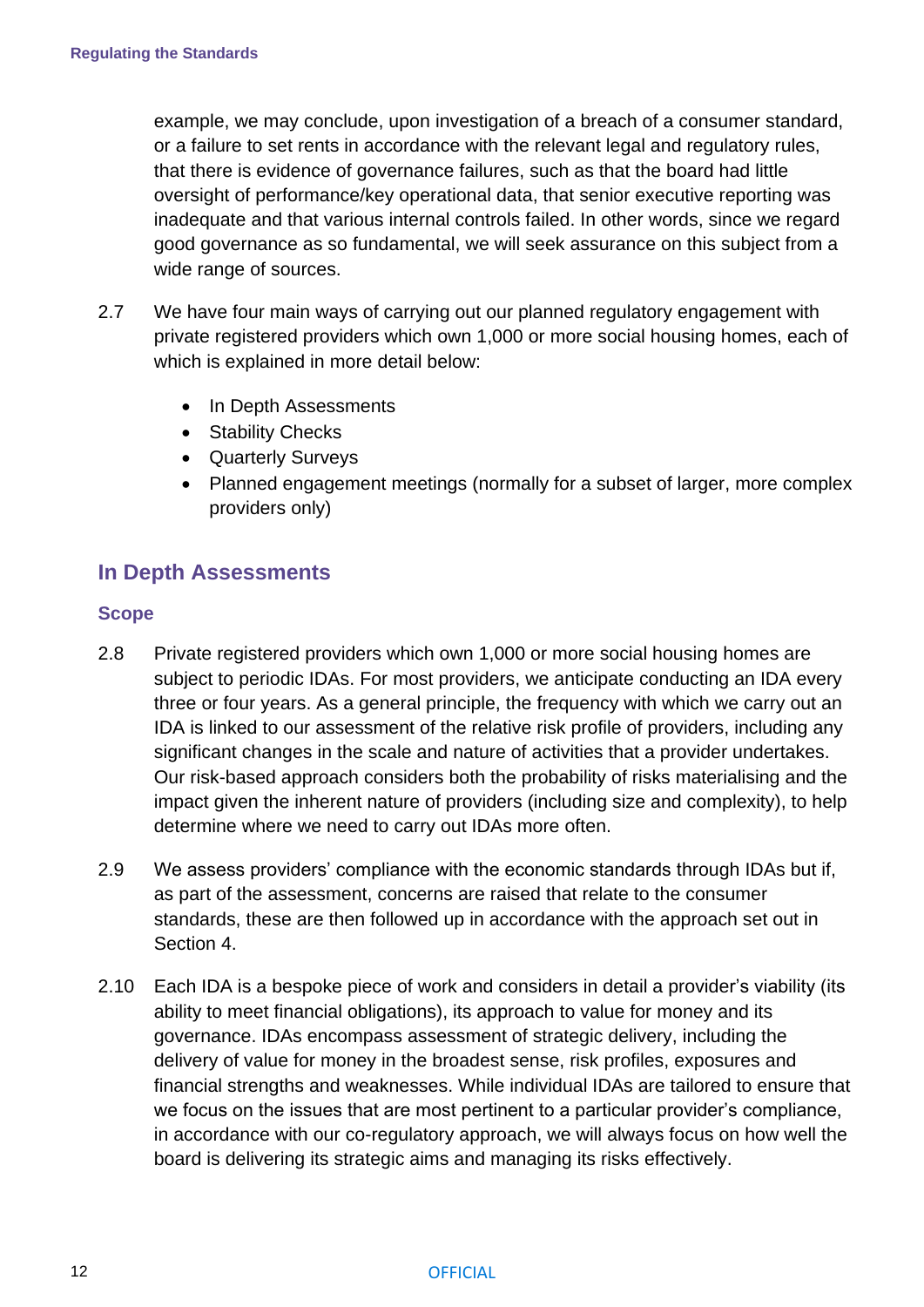2.11 We use a consistent model, comprising five components, to underpin the scoping of all IDAs:

| Component                                | <b>Focus</b>                                                                                                                                                                                                                                                                                                                        |
|------------------------------------------|-------------------------------------------------------------------------------------------------------------------------------------------------------------------------------------------------------------------------------------------------------------------------------------------------------------------------------------|
| <b>Strategy</b>                          | The delivery of the provider's short and medium-term priorities and its<br>strategic approach to delivering value for money in meeting its objectives.                                                                                                                                                                              |
| <b>Structure</b>                         | The corporate, financial and governance structures and the interaction<br>between the provider and the various organisations connected to it, and<br>how risks flow between them.                                                                                                                                                   |
| <b>Risk profile</b><br>and<br>mitigation | The alignment of the provider's risk appetite with the risks associated with<br>delivery of its strategy. The board's assurance on key risks and<br>compliance areas and the overall adequacy of the provider's risk and<br>control framework, including the quality of its stress testing and<br>associated mitigation strategies. |
| <b>Financial</b><br>resilience           | The provider's financial performance (its inherent financial strength); debt<br>levels, sources of liquidity and future funding requirements; and its costs<br>and the main drivers for those costs.                                                                                                                                |
| Governance                               | The role of the board in ensuring delivery of strategic outcomes that<br>promote the long term, sustainable success of the organisation. Alignment<br>of leadership capacity and governance arrangements with the activities of<br>the organisation and overall effectiveness of those arrangements.                                |

#### **Stress testing**

- 2.12 All IDAs involve close consideration of a provider's compliance with our specific expectations regarding detailed and robust stress testing. Alongside the maintenance of accurate records of assets and liabilities, we regard this as a key component of effective business planning and risk management. Through the IDA we will seek assurance that providers understand their assets and liabilities, and security position. We will look for evidence that providers' stress testing is aligned with this information, and that they can demonstrate swift access to it in decision making and risk management.
- 2.13 We expect boards to have ownership of stress testing and for this to be pivotal to, and integrated with, providers' overall approach to business planning, risk and performance management. As part of an IDA, we are likely to explore how boards identify risks and to seek assurance that providers stress test their plans across a range of sufficiently severe scenarios which reflect key risk exposures wherever they arise in the group. This should include situations arising in subsidiary entities and non-social housing activities.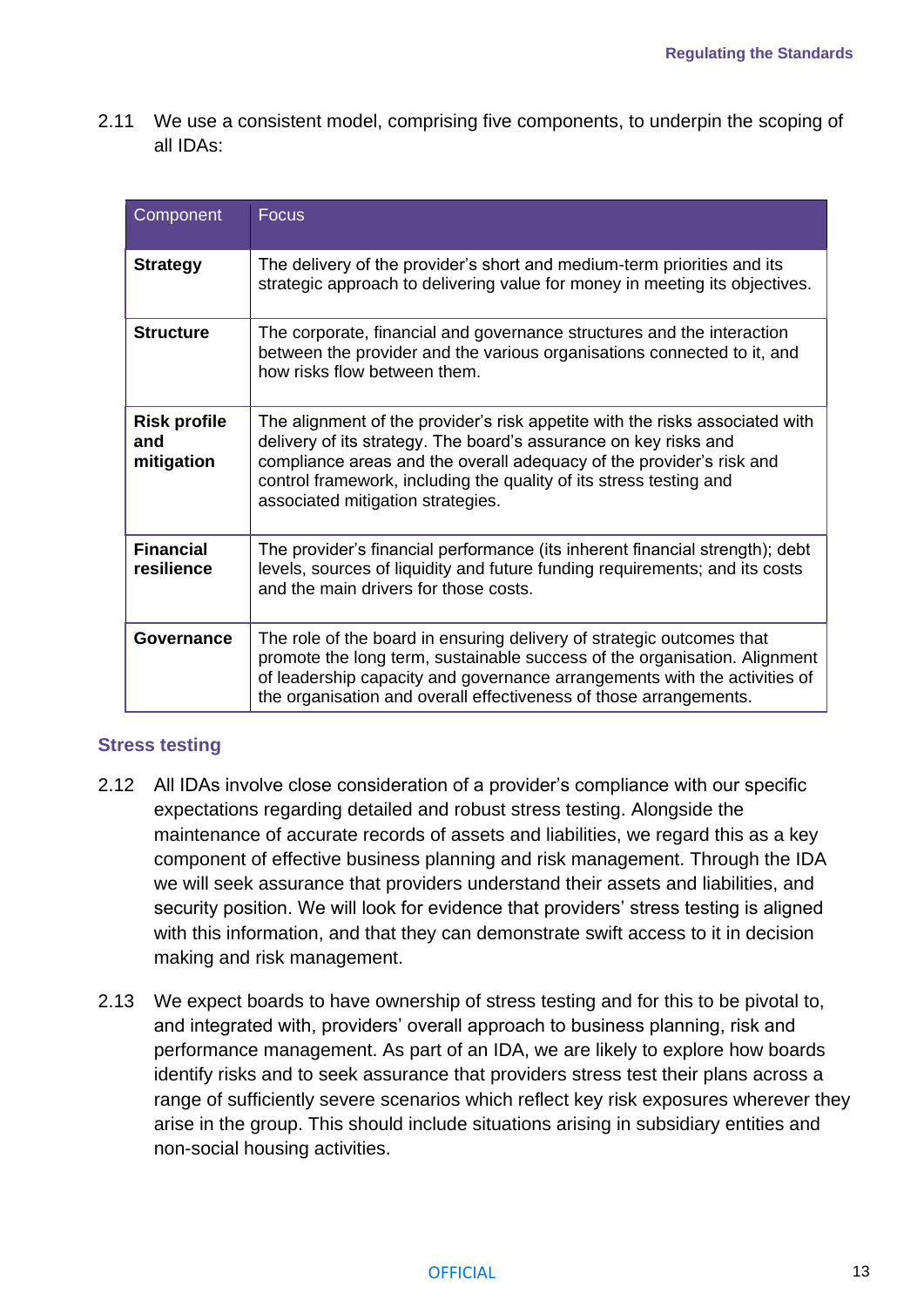2.15 We will seek evidence that providers go beyond simple sensitivity testing to include multivariate analysis. Such analysis should test severe but plausible scenarios reflecting key economic and business risks and demonstrate their effects on cash, covenants and security. We expect providers' stress testing to examine financial and operational resilience, exploring conditions that could cause the business to fail. We will seek assurance that the provider has established credible mitigation strategies to restore its financial position in the event of risks materialising, and understands the effectiveness of these, as well as the trigger points for their implementation.<sup>15</sup>

#### **The process**

- 2.16 Once we decide that we are going to carry out an IDA of a registered provider, we will notify it of our decision. On occasion, we may need to carry out an IDA at short notice, but generally we will give providers six weeks' notice of our intention. Each IDA is led by a senior member of staff, supported by colleagues with a range of skills from across the regulator. The size of the team and the particular skills required will reflect what is appropriate for the specific assessment. Each IDA considers a provider's compliance at a given time and so to facilitate the process we expect providers to supply information within agreed timescales.
- 2.17 We produce a document setting out the scope of the IDA which is framed around the five components described above, together with an initial document request. The documents we require for an IDA will vary depending on the scope of each assessment, and we are mindful of our duty to be proportionate and to minimise interference. We specify a date by which requested documents must be submitted. Providers will normally have between two and three weeks to submit documents. Before sending documents, providers should discuss with the IDA team what they intend to submit, especially if they plan to supply materially more documents than requested. The document request that comes with the scope is an initial request and as the IDA progresses, we will ask for further documents, if required.
- 2.18 IDAs involve a mixture of desktop research and in-person or virtual on-site work. We will normally want to interview the board chair as part of our work, as well as other members of the board and the executive leadership team. We will keep the provider informed of our requirements throughout the process.
- 2.19 Upon the conclusion of an IDA, we will advise the provider of the outcome. If the provider continues to be assessed as G1/V1 we will not normally produce a narrative report. We will, however, give oral feedback to the provider and update our published table of judgements<sup>16</sup> to indicate that the grades are now based upon an IDA. Where our assessment has changed or if the IDA confirms a provider's existing non-G1/V1 grades, then we will discuss this with the provider and publish a report

<sup>&</sup>lt;sup>15</sup> More detail on our expectations relating to stress testing is set out in paragraphs 35 to 39 of the Governance and Financial Viability Standard Code of Practice.

<sup>16</sup> https://www.gov.uk/government/publications/regulatory-judgements-and-regulatory-notices.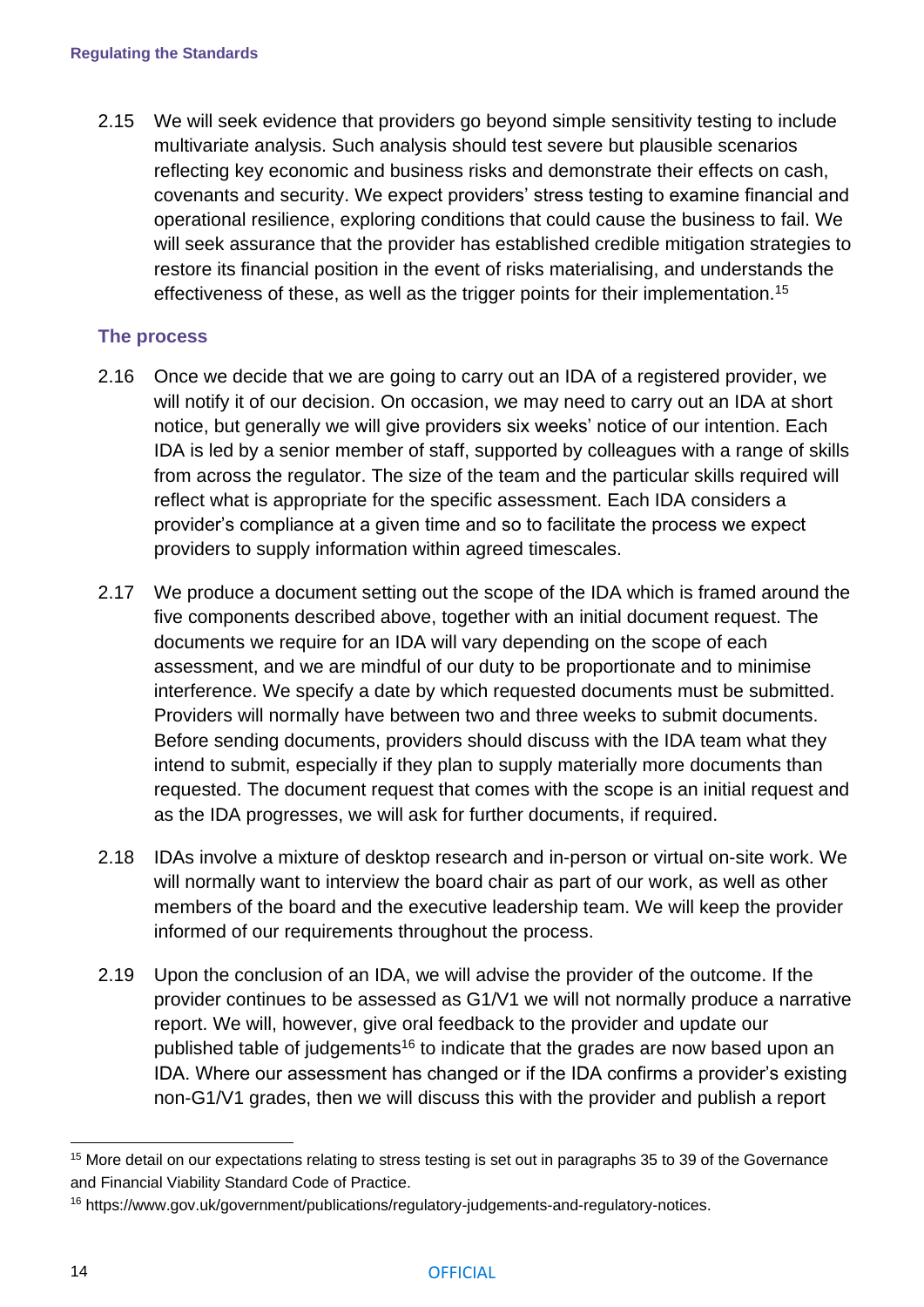explaining the reasons for the assessment.<sup>17</sup> This report will be shared with the provider for factual accuracy checking, prior to publication on the RSH website.<sup>18</sup>

# <span id="page-15-0"></span>**Stability Checks**

- 2.20 We carry out an annual Stability Check of all private registered providers which own 1,000 or more social housing homes. This is a financially based assessment of a provider's most recent business plan and annual accounts. It focuses on indicators of financial robustness and considers evidence of any significant changes in risk profile. In assessing a provider's governance grade as part of a Stability Check, our work is limited to verifying that the information contained in the standard regulatory returns does not appear inconsistent with the provider's existing published governance grade.
- 2.21 In carrying out a Stability Check, we primarily extract information from regulatory returns, in particular, providers' Financial Forecast Returns (FFRs) and their annual accounts. We use the FFR to gather medium to long-term business planning data in a standard format. Our expectation is that registered providers will complete the FFR at group level, i.e. that groups will submit a consolidated FFR which includes unregistered parts of the group rather than separate returns for the different registered providers within the group. The information provided through the FFR helps, in particular, to inform our assessment of a provider's ability to meet the requirements of the viability elements of the Governance and Financial Viability Standard and the Value for Money Standard.
- 2.22 We expect the financial forecast information to mirror a provider's strategy. It should be an accurate reflection of what the provider intends to do, including for example, planned investment in existing stock and projected development activity. The financial forecast should be tested against changes to key assumptions and key financial risks (multivariate scenario testing or stress testing). The results of this testing should be reported to us.
- 2.23 As part of the Stability Check, we also review providers' compliance with the reporting requirements of the Value for Money Standard. Registered providers are required to report performance against the metrics we define, together with their own value for money measures and targets at a group level. We expect a provider's own measures to mirror its strategic priorities. The details of our metrics are set out in a technical note which is available online.<sup>19</sup> Reporting on value for money as part of the accounts helps to inform our assessment of whether providers are meeting the reporting requirements of the Value for Money Standard. It is therefore important that the information is accurate and submitted in accordance with our requirements.

<sup>&</sup>lt;sup>17</sup> For an explanation of our grades, see Section 6.

<sup>18</sup> [https://www.gov.uk/guidance/regulatory-judgements-and-regulatory-notices-a-to-z-list.](https://www.gov.uk/guidance/regulatory-judgements-and-regulatory-notices-a-to-z-list)

<sup>19</sup> [https://www.gov.uk/government/publications/value-for-money-metrics-technical-note.](https://www.gov.uk/government/publications/value-for-money-metrics-technical-note)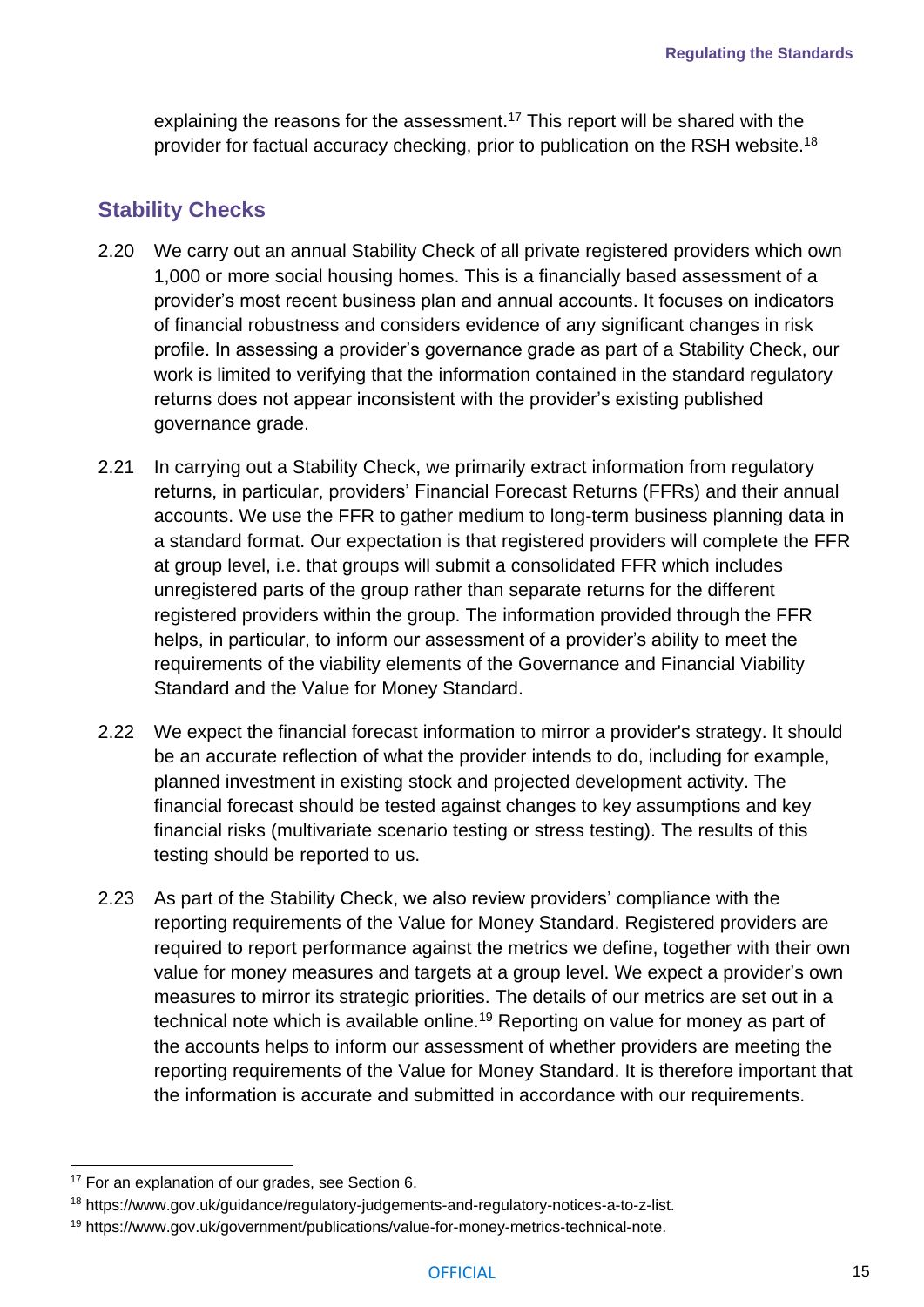2.24 We do not anticipate that providers will be required to supply supplementary information for a Stability Check unless our review generates concerns or doubts about an existing published judgement. We will re-publish a provider's existing grades if, following a Stability Check, we conclude that there is no evidence to indicate we need to change them. Where a Stability Check generates evidence indicating that an existing judgement may need to be revised, further assessment will be undertaken. This may involve follow up with the provider and in some cases an IDA.

# <span id="page-16-0"></span>**Quarterly Surveys**

- 2.25 All private registered providers which own 1,000 or more social housing homes are required to complete Quarterly Surveys. These returns provide us with a regular source of information about providers' financial health, in particular their access to cash and their liquidity position. The exact details of the information required are specified in the return and are reviewed annually.
- 2.26 The information submitted through the surveys is critical in alerting us to short-term viability issues and, as such, it is vital that the returns are timely and accurate. If we have concerns about any of the information supplied via the Quarterly Survey, we will follow up the matter directly with providers.

### <span id="page-16-1"></span>**Planned engagement meetings**

2.27 For some larger, more complex private registered providers or other private registered providers that may be planning a significant shift in strategy or have recently undergone a merger, we may arrange to meet with their executive teams in years when we are not carrying out an IDA. The agenda for the meetings will reflect the provider's current business plan and sector issues of particular relevance. Within the context of a co-regulatory approach, these discussions help to ensure that we have an accurate and up to date understanding of a provider's developing strategies and emerging risk profile.

# <span id="page-16-2"></span>**Value for Money Standard**

2.28 The Value for Money Standard requires private registered providers to articulate and deliver a comprehensive and strategic approach to achieving value for money in meeting their organisational objectives. As outlined above, large private registered providers' strategic approach to achieving and delivering value for money is assessed as part of the scope of IDAs.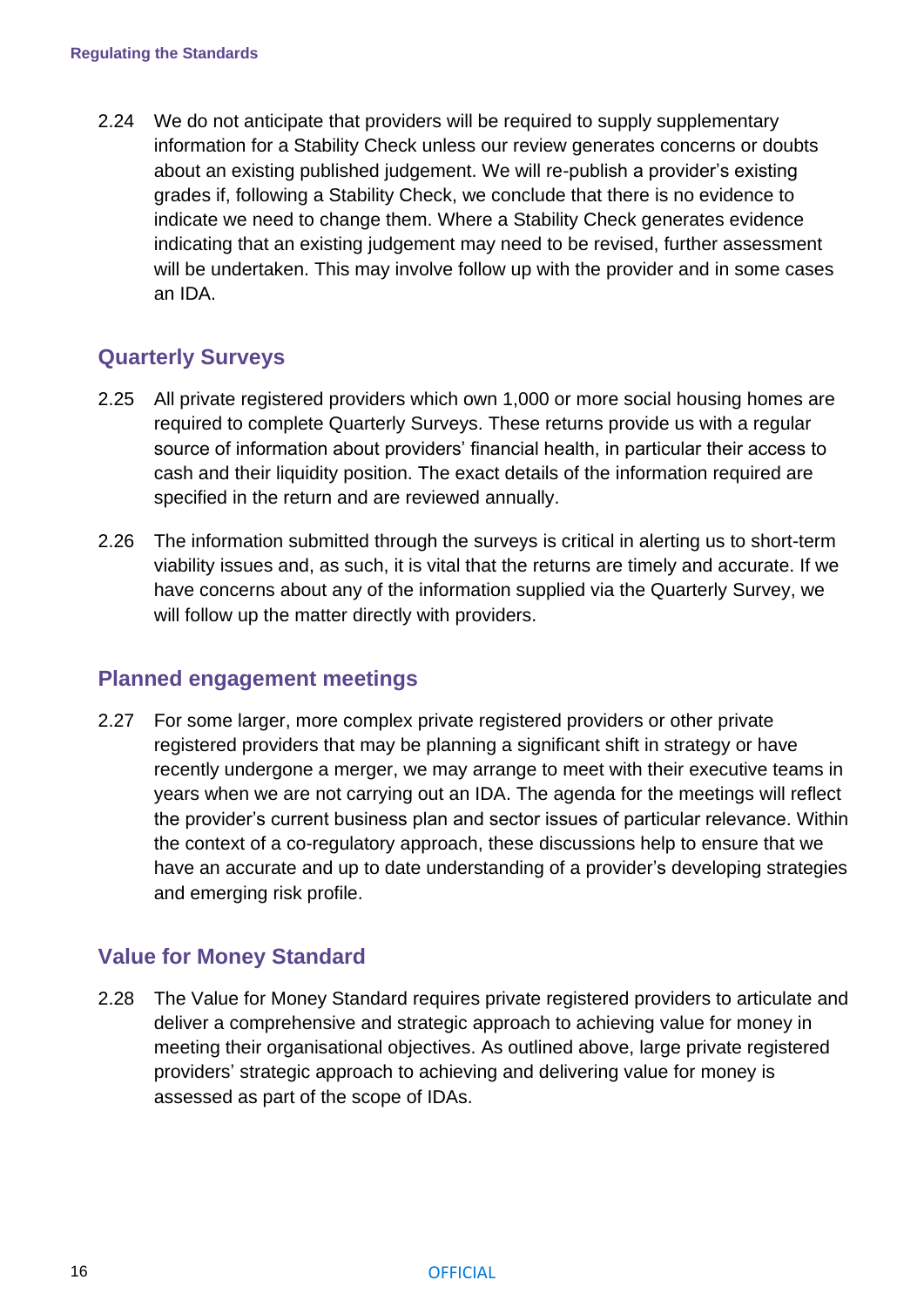- 2.29 One of the requirements of the Value for Money Standard is that private registered providers publish evidence which enables stakeholders to understand their performance. Such evidence should explain in a transparent and accessible way how providers are achieving value for money in delivering their strategic objectives.
- 2.30 The Value for Money Standard sets a specific expectation that the published evidence in a private registered provider's statutory accounts should enable stakeholders to understand:
	- performance against its own value for money targets and any metrics that the regulator sets out
	- how the provider's performance compares to peers
	- measurable plans to address any areas of under-performance, including clearly stating any areas where improvements would not be appropriate and the rationale for this.
- 2.31 As set out above, this information is used as part of the Stability Check process. Where we do become aware of non-compliance with the requirements of the Value for Money Standard, we will determine the most appropriate next steps.

### <span id="page-17-0"></span>**Rent Standard**

- 2.32 The Rent Standard is the only economic standard which applies to both private and local authority registered providers.<sup>20</sup> All rents must be charged in accordance with the Government's Policy Statement on Rents for Social Housing 2019.<sup>21</sup> This is a required outcome, as set out in the 2020 Rent Standard.
- 2.33 We take a risk-based approach to rents regulation, seeking assurance that providers have appropriate controls and assurances to ensure that rents are being set and charged correctly. We expect providers to be informed about all relevant rent rules, and to be complying with them. On an annual basis, we identify providers which appear to be outliers based upon the rents data they have supplied in their Statistical Data Returns. We engage with these providers to seek assurance about their compliance with requirements, distinguishing between data quality errors and substantive issues, such as rents being calculated incorrectly.

<sup>20</sup> See https://www.gov.uk/guidance/regulatory-standards.

<sup>&</sup>lt;sup>21</sup> See https://www.gov.uk/government/publications/direction-on-the-rent-standard-from-1-april-2020.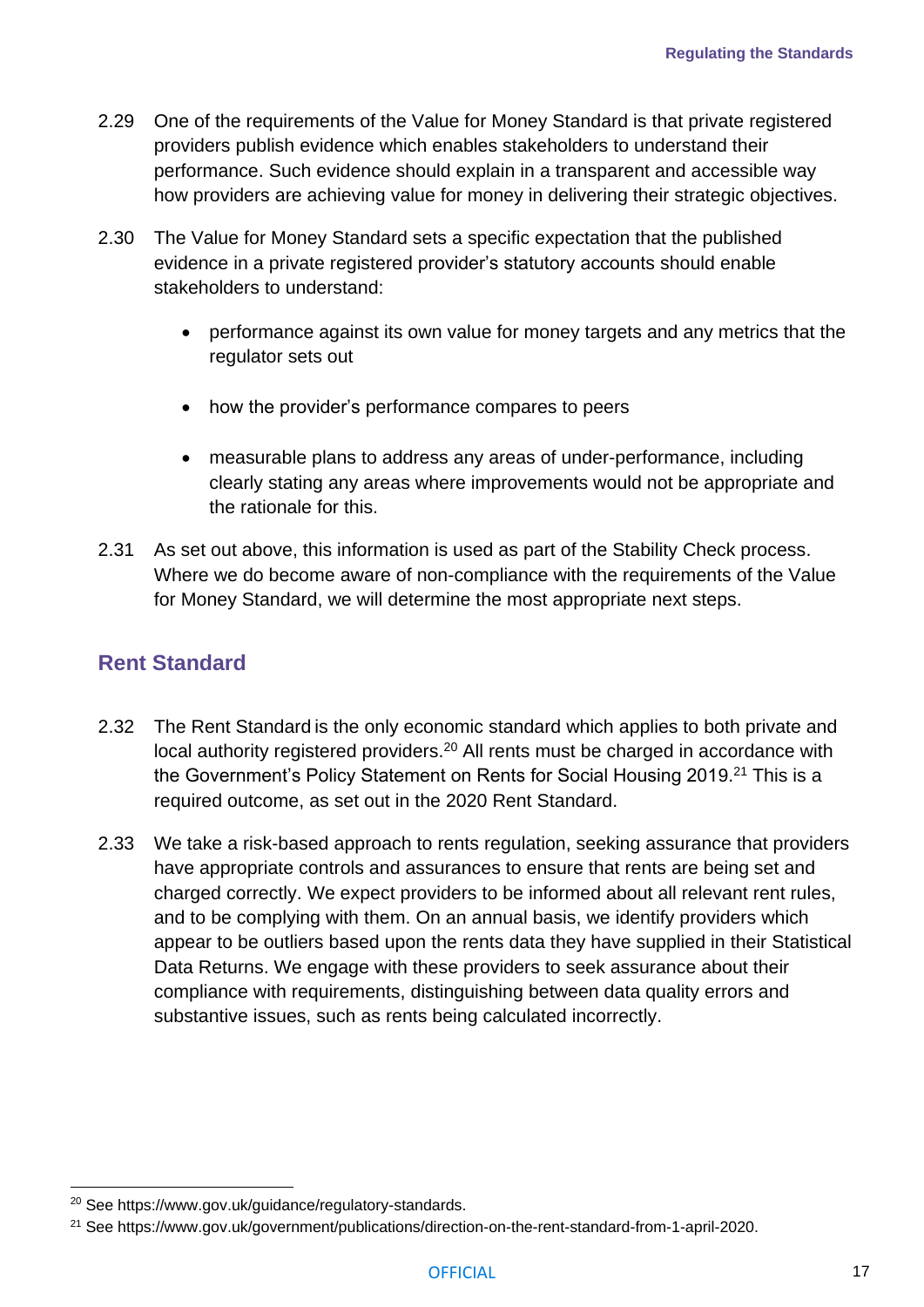- 2.34 Where we do become aware of potential material non-compliance with rent requirements we will investigate and determine the appropriate regulatory response. We may also investigate rents issues as part of planned engagement with large private registered providers (for example, as part of the scope of an IDA) or, where there are presenting issues as part of reactive engagement, with both private and local authority registered providers.
- 2.35 We publish [separate guidance](https://www.gov.uk/government/publications/rents-guidance) about the process by which private registered providers can seek an exemption from adhering to the Rent Standard.<sup>22</sup> Local authority registered providers seeking an exemption should follow the guidance produced by the Department of Levelling Up, Housing and Communities.<sup>23</sup>

<sup>22</sup> See https://www.gov.uk/government/publications/rents-guidance.

<sup>23</sup> See https://www.gov.uk/government/organisations/department-for-levelling-up-housing-and-communities.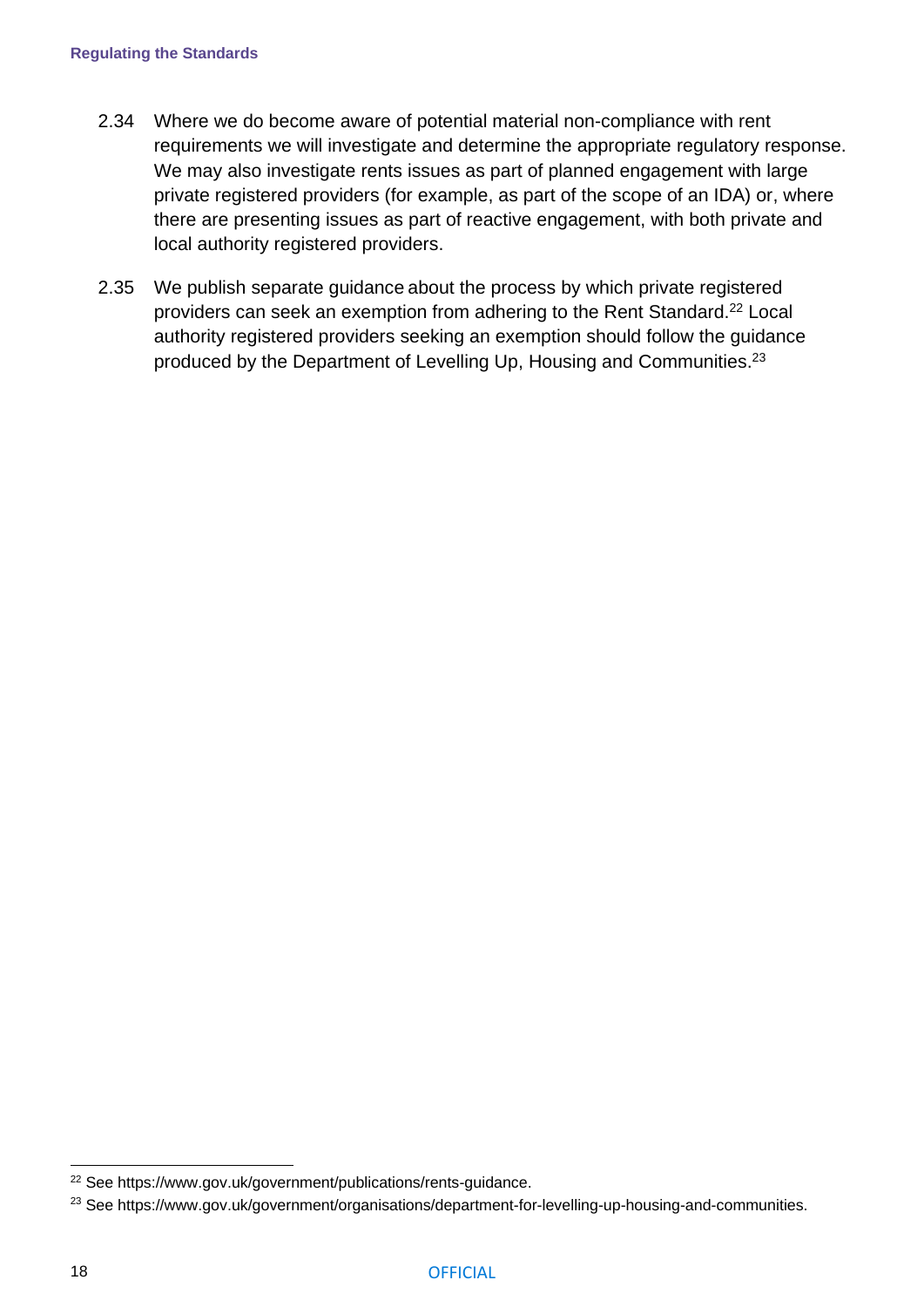# <span id="page-19-0"></span>**3. Reactive economic regulation**

- 3.1 In addition to our planned economic regulation, we also respond to new issues of potential concern relating to the economic standards as they emerge. We describe this as 'reactive' engagement.
- 3.2 We receive information and allegations about providers from various sources, including complaints. When we do so, we seek to ascertain whether any of this information suggests a breach of one of the economic standards that might warrant further regulatory action.
- 3.3 To ensure that we use our resources to best effect in meeting our statutory objectives and in accordance with the regulatory principles set out in this document, we investigate matters pertaining to the economic standards only in the following circumstances:
	- where the issues relate to the viability of a private registered provider, or
	- where the issue, if proven, may affect our regulatory judgement of the private registered provider, or
	- where the issues, if proven and unaddressed, could have a significant reputational risk for the sector
	- where the issue, if proven, may affect our view of a local authority registered provider's compliance with the Rent Standard.
- 3.4 In addition to the factors listed above being in evidence, in the case of providers which own fewer than 1,000 social housing homes we will only investigate where the issue, if proven, might trigger the use of our statutory powers by reason of either:
	- a failure to comply with the standards, or
	- mismanagement.
- 3.5 Where we are seeking further assurance on a particular issue, we will always make a rounded judgement based upon all of our knowledge of a provider and seek to act in a proportionate and transparent way. The possible outcomes from any investigation we undertake are:
	- no regulatory action necessary
	- further action incorporated into planned regulatory engagement
	- a downgraded regulatory judgement or a regulatory notice (as applicable)
	- enforcement action.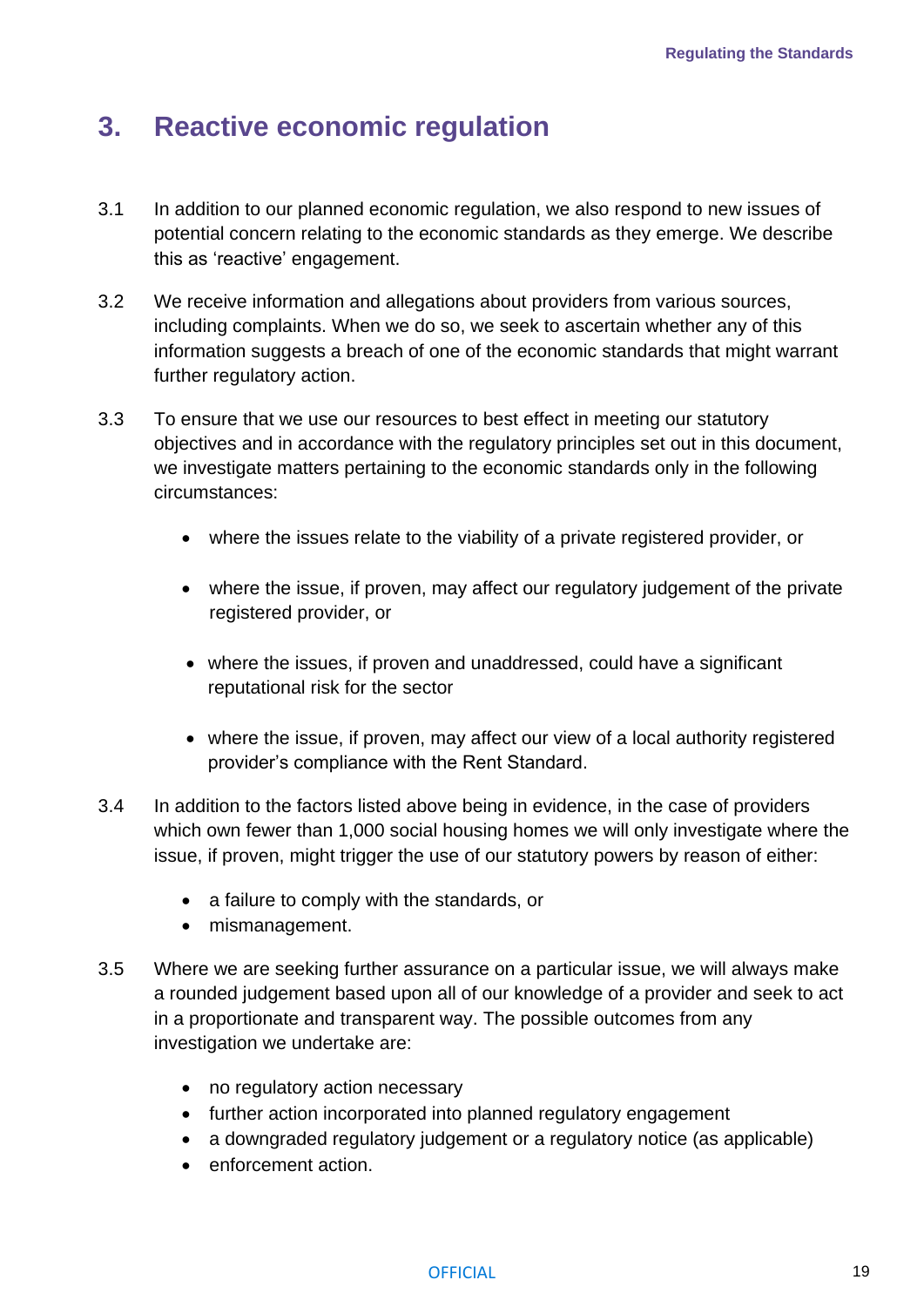#### **Possible next steps following reactive engagement**

3.6 If further regulatory action is needed to ensure compliance with any of the standards (i.e. both economic and consumer), then we will consider the use of our powers in accordance with the guidance set out in Annex B. Please note that this is a separate document available on the ['Regulating the Standards' page](https://www.gov.uk/government/publications/social-housing-regulation-regulating-the-standards) of the RSH website.<sup>24</sup>

<sup>24</sup> https://www.gov.uk/government/publications/regulating-the-standards.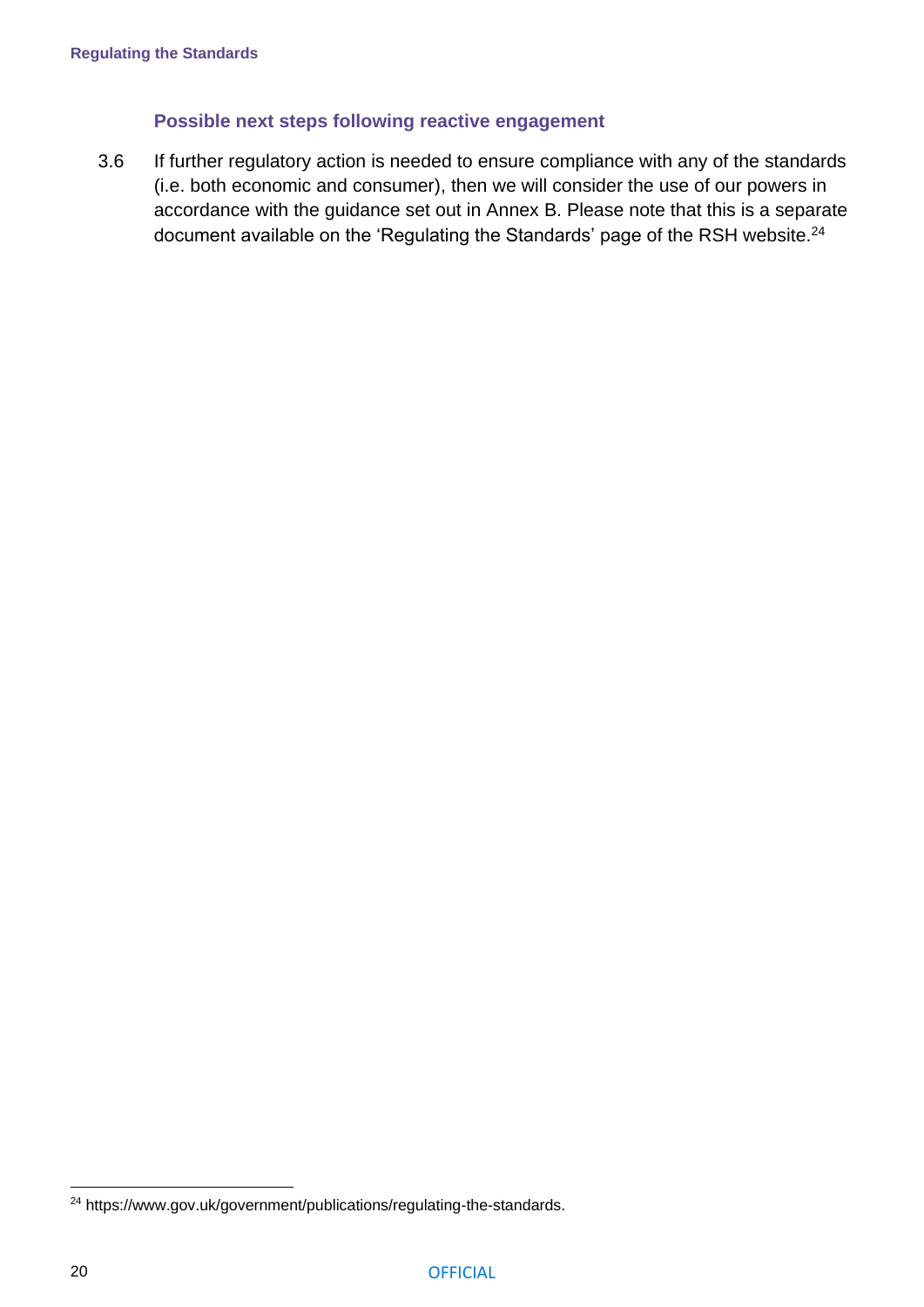# <span id="page-21-0"></span>**4. Reactive consumer regulation**

- 4.1 There are four consumer standards:
	- Home
	- Neighbourhood and Community
	- Tenancy
	- Tenant Involvement and Empowerment.
- 4.2 The Housing and Regeneration Act 2008 places a restriction on the regulator's ability to use its powers in relation to a provider failing to meet a consumer standard. Our ability to use our regulatory and enforcement powers is limited by statute unless we consider that a standard has been failed and there are reasonable grounds to suspect that:
	- the failure has resulted in a serious detriment to the provider's tenants (or potential tenants), or
	- there is a significant risk that, if no action is taken by the regulator, the failure will result in a serious detriment to the provider's tenants (or potential tenants).
- 4.3 In defining serious detriment, it is clear that the threshold for regulatory intervention is intended to be significantly higher than that in relation to the economic standards. Failure to meet one or more of the consumer standards does not in itself lead directly to us reaching a judgement of serious detriment. We consider that the meaning of serious detriment is when there is risk of, or actual, serious harm to tenants.
- 4.4 When we consider information or a referral, we examine it to determine whether a consumer standard has been met or not. In line with our proportionate approach to regulation, we focus on whether there is material evidence of systemic or organisational failure on the part of the provider, i.e. a failure against the standard which we judge to be indicative of a wider breakdown in the provider's overall organisation and systems. We have no role in resolving individual disputes between landlords and tenants. However, we recognise that individual disputes can potentially be evidence of a systemic failure that represents a breach of the standards, and we consider the facts in that context.
- 4.5 Where we consider there is potentially failure to meet a consumer standard, we examine whether actual or potential serious detriment exists, depending on the circumstances of each case and based on an evaluation of the harm or potential harm to tenants. It is not feasible or desirable for us to produce a prescriptive list of issues that constitute harm. Such a list would inevitably fail to cover all current or potential eventualities and would need frequent updating to reflect changes in the policy and operational environment of providers. In addition, the same issue might have very different implications in different circumstances, leading to the risk of a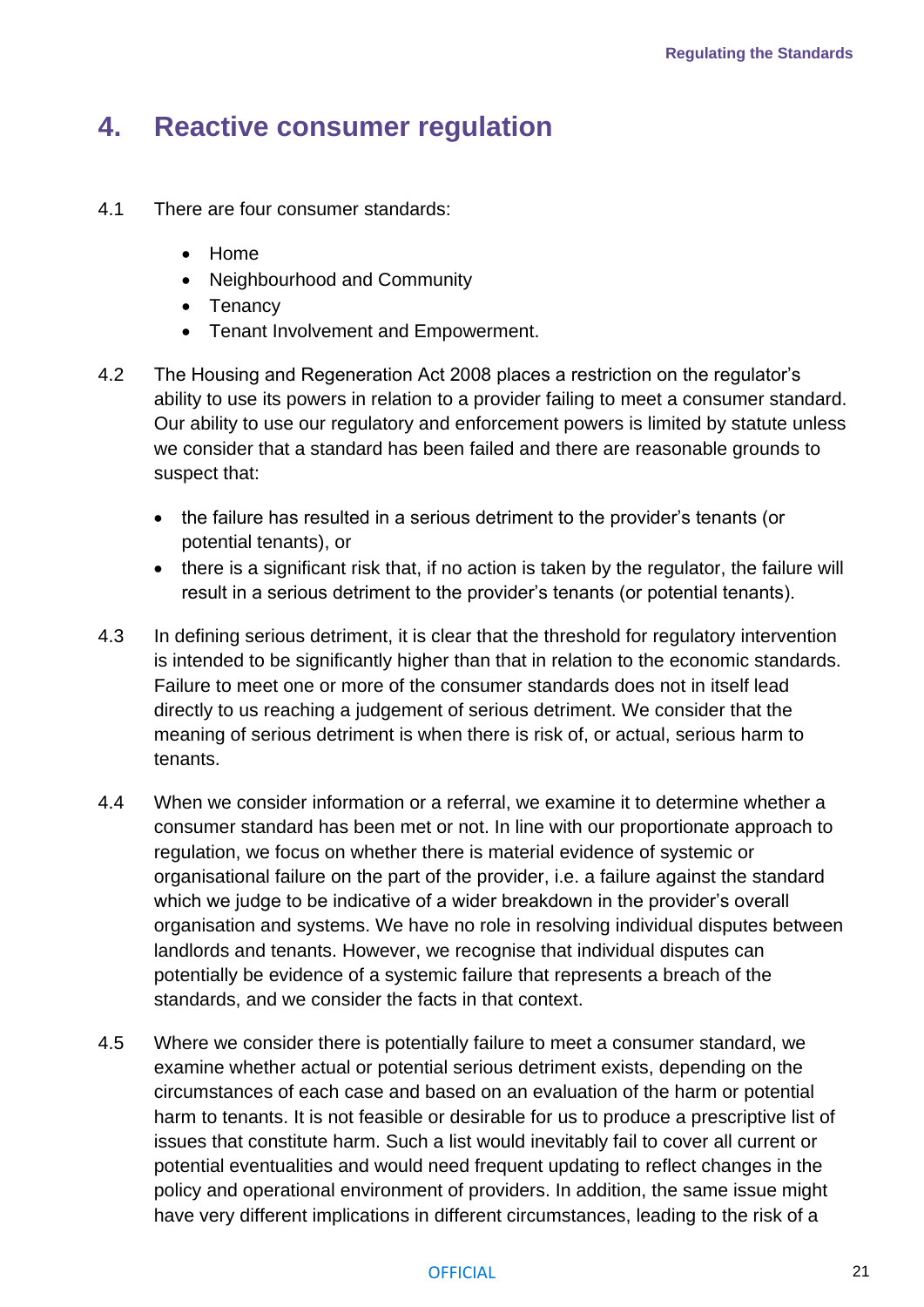disproportionate regulatory response. To ensure we use our powers proportionately, we must take the circumstances of each case into consideration.

- 4.6 Where we become aware of an issue that is indicative of a possible consumer standards breach (or potential breach) and possible serious detriment, the matter is referred to our internal Consumer Regulation Panel. The panel considers whether and, if so, how the issue should be followed up. In most cases that we follow up we are likely to seek further information from the provider in the first instance, and other stakeholders where it is necessary.
- 4.7 In assessing if there could be breach of a consumer standard and serious detriment or reasonable grounds to suspect this may be the case, we consider the following initial questions:
	- if the issue raised can be evidenced, is it likely that there has been, or could be, a breach of a consumer standard?
	- if the issues raised can be evidenced, would there be any impact on tenants which would cause serious actual harm or serious potential harm?
- 4.8 If we are satisfied that there could be breach of a standard and serious detriment or that there are reasonable grounds to suspect this, we then seek to determine whether this is the case through examining the evidence of a breach of a standard and the nature and extent of the impact or potential impact on tenants. In reaching the serious detriment assessment, we will require evidence of harm or potential harm, in particular but not exclusively in relation to:
	- health and safety
	- loss of home
	- unlawful discrimination
	- loss of legal rights
	- financial loss
- 4.9 Irrespective of from where and how information is received, the regulator is ultimately responsible and accountable for the decisions it takes. Therefore, we retain the right to conduct, or agree that the provider commissions, appropriate investigations in order to determine whether there is evidence of a breach of a consumer standard and serious detriment.
- 4.10 Where we judge that there are reasonable grounds to conclude that the breach (or potential breach) of consumer standards has resulted in, or could result in, serious detriment to tenants (or potential tenants), we publish a regulatory notice setting out our findings. Given that the threshold for regulatory intervention in consumer standards is intended to be significantly higher than that in relation to economic standards, a finding of consumer standard breach and serious detriment raises questions about the effectiveness of a provider's governance arrangements. It may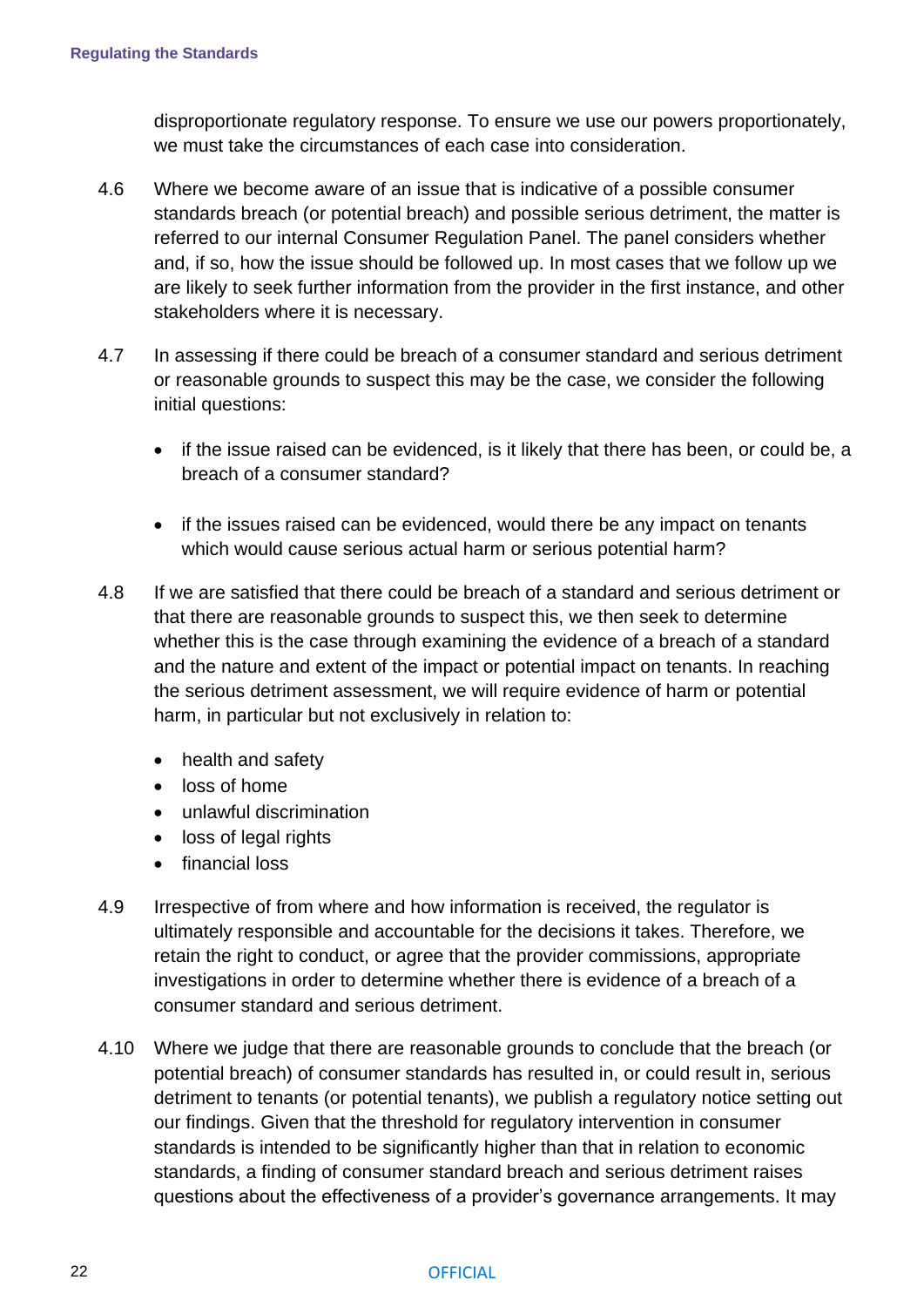also be the case that issues are raised about the governance of a provider even where the serious detriment threshold has not been met. Where the issues relate to a private registered provider, we will consider if they impact on its compliance with the Governance and Financial Viability Standard. If we conclude that a provider's grading should change, we will publish a narrative judgement.

- 4.11 The Governance and Financial Viability Standard does not apply to local authorities. However, the investigation of a case of serious detriment may raise concerns about governance issues. In these circumstances, as well as taking any necessary action to deal with the presenting serious detriment problem, it may also be necessary for us to refer concerns about governance to the authority's monitoring officer and others where relevant, such as its auditors, chief executive and lead councillor, the Local Government Association and the Department for Levelling Up, Housing and Communities. If we find serious detriment as a result of a breach by a local authority registered provider, we may use relevant powers.
- 4.12 In some cases of serious detriment other agencies or regulators may have responsibility for dealing with the presenting issue. Where this is so, we may refer the issue directly to the relevant authority if this has not already been done. However, in such cases we may also act in anticipation of, or at the same time as, other agencies, with particular reference to any regulatory implications for the provider's governance that may arise from the matter.
- 4.13 In carrying out consumer regulation, we will give reasons for our decisions to intervene or investigate, or for not taking any action. Where a referral does not, in our opinion, constitute serious detriment, we will advise the referring party of alternative routes to take, if applicable. If the referral appears to us to be misdirected, we will advise the referring party of the options available to them. Where we follow up a referral, we will give an indication of our anticipated timetable and keep the referring party informed of the action that is being taken and the outcomes.
- 4.14 In considering whether failure of a consumer standard has or may lead to serious detriment, we are obliged to have regard to information received from a number of authorities, representative bodies and individuals that are specified in the Housing and Regeneration Act 2008. These include the Housing Ombudsman, tenant representative bodies, Members of Parliament, a councillor of the local housing authority for the district in which the property concerned is located, the Health and Safety Executive or a fire and rescue authority. Information received in this context from these specified bodies is designated a statutory referral.
- 4.15 We consider relevant information we receive from all sources, including during the course of our economic regulation work. Such information will be assessed in the same way as information received through the statutory referral routes.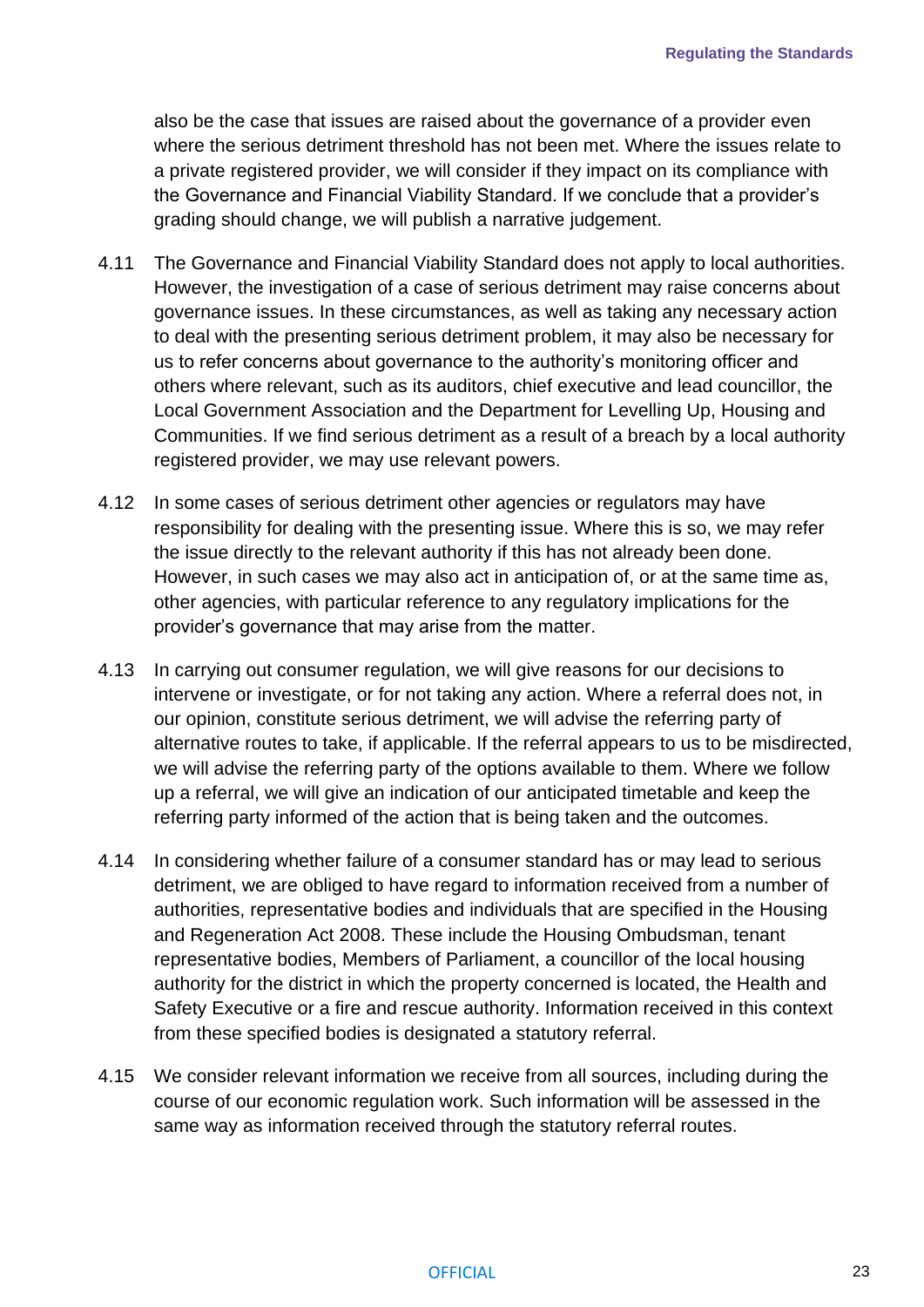- 4.16 We do not have a statutory mandate to deal with individual complainants and cannot mediate in disputes between landlords and tenants. We have no locus in the contractual relationship between a provider and its employees and cannot become involved in disputes between them or in any other contractual disputes. In relation to such issues, we will direct tenants or other complainants towards the provider's own complaints system and the Housing Ombudsman.
- 4.17 Providers have principal responsibility for dealing with and being accountable for complaints about their service; the Tenant Involvement and Empowerment Standard requires that they have clear and effective mechanisms for responding to tenant complaints. A tenant with a complaint against their landlord should raise the matter with the landlord in the first instance and follow its complaints policy. Should the complaint remain unresolved, tenants can contact a designated person (a local housing authority councillor, MP or recognised tenant panel). Tenants can also pursue the matter directly with the Housing Ombudsman.
- 4.18 The authorities which are able to make statutory referrals to us include parties which may be or could become involved in local complaints resolution processes. Where we receive a referral from one of these specified authorities (or any other party), our role is not to seek redress for an individual complainant. Rather, we will assess whether, in our judgement, the serious detriment test has been met in accordance with the approach set out above.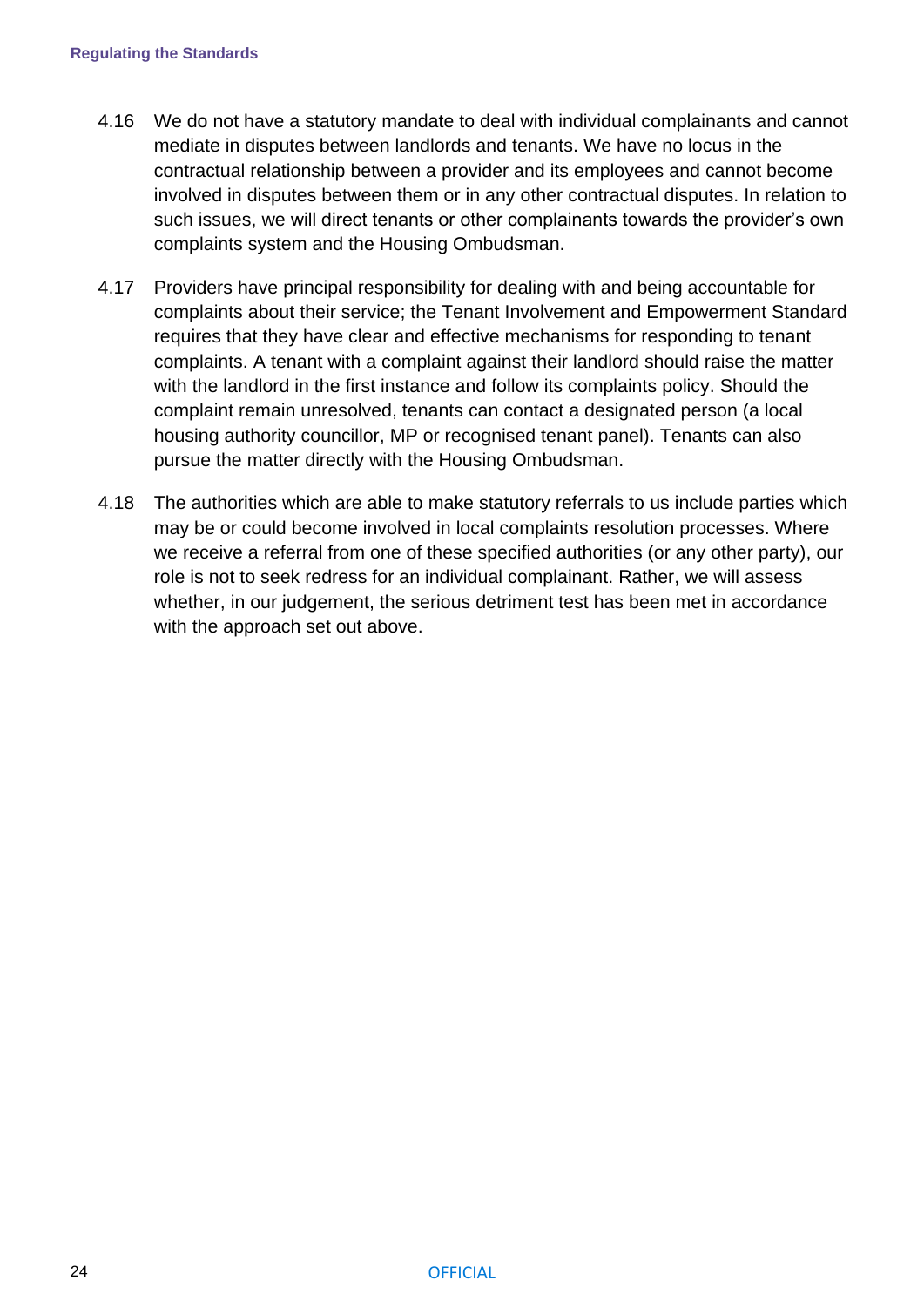# <span id="page-25-0"></span>**5. Data requirements**

- 5.1 We rely upon providers supplying us with timely and accurate data. This is fundamental to the success of co-regulation. It is particularly important that providers ensure that the organisational and contact details that they supply to us are kept up to date.
- 5.2 A pattern of submitting late, incomplete or inaccurate regulatory data can be indicative of a weak control environment and therefore may be reflected in decisions we reach about a provider's compliance with the regulatory standards. In particular, but not exclusively, it may provide evidence of a breach of the specific expectation in the Governance and Financial Viability Standard to communicate with us in an accurate and timely manner, including through regulatory returns.

### <span id="page-25-1"></span>**Large private registered providers (1,000+ homes)**

- 5.3 We currently require the following data returns from private registered providers which own 1,000 social housing homes or more:
	- financial forecast returns (FFR)
	- electronic annual account returns (FVA)
	- quarterly surveys
	- quarterly and priority notifications of relevant disposals of social housing dwellings, including certain financial transactions
	- statutory notification of relevant constitutional changes, including restructures and changes to governing documents
	- annual report on fraud losses
	- annual return about providers' social housing and its use (Statistical Data Return)
- 5.4 We also currently require the following non-standardised information from these providers to enable us to carry out our regulation:
	- early information on proposed restructures (see Section 7)
	- business plan this may be a single document or take the form of a number of corporate documents covering the strategic objectives of the organisation, the key risks associated with their delivery and how the provider plans to address them, and tested financial forecasts that reflect organisational priorities)
	- financial statements
	- Value for Money performance performance against the provider's own value for money targets and the metrics we set out, and how that performance compares to peers. In addition, measurable plans to address any areas of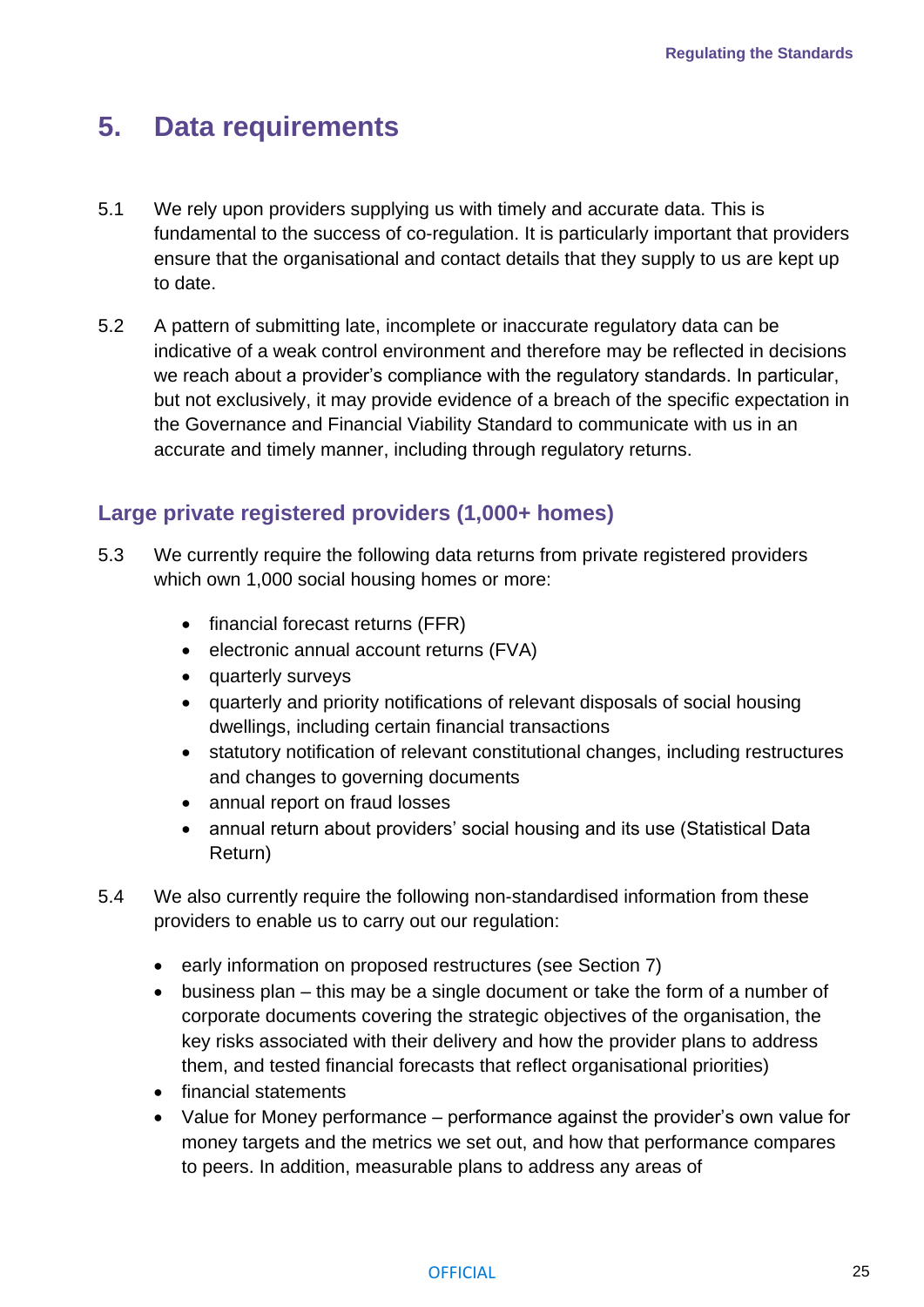underperformance, highlighting those where improvements would not be appropriate and the rationale for this<sup>25</sup>

• audit management letter.

# <span id="page-26-0"></span>**Small private registered providers (below 1,000 homes)**

- 5.5 Currently, we require the following data returns from private registered providers which own fewer than 1,000 social housing homes:
	- annual return about social housing and its use (Statistical Data Return but with only a limited data requirement)
	- quarterly and priority notifications of relevant disposals of social housing dwellings (including all disposals made to secure finance)
	- statutory notification of relevant constitutional changes, including restructures and changes to governing documents<sup>26</sup>
	- early information on proposed corporate restructures
	- financial statements
	- value for money performance as part of the statutory accounts<sup>27</sup>
	- audit management letter (if applicable).
- 5.6 By exception, we may sometimes ask for specific returns, for example such as Quarterly Surveys from a small provider, where we judge it appropriate.

### <span id="page-26-1"></span>**Local authority registered providers**

5.7 We require all local authority registered providers to submit the Local Authority Data Return (LADR). We use the LADR to collect a range of data on stock and rent levels from providers.

 $25$  It is a requirement that this information is included in providers' statutory accounts.

<sup>&</sup>lt;sup>26</sup> Detail on how to submit this information is contained in our Guidance on Notification of Restructures and Constitutional Changes which is available at: https://www.gov.uk/guidance/register-and-de-register-as-a-providerof-social-housing. It should be noted that early information about restructures and notifications on constitutional changes is not required to be submitted through NROSH+.

<sup>&</sup>lt;sup>27</sup> The Value for Money Standard includes a specific expectation that private registered providers should annually publish evidence in the statutory accounts on value for money performance. This applies to all private registered providers, regardless of size. Reporting on value for money performance is intended to be for the benefit of a range of external stakeholders, not just the regulator. Our approach to regulating smaller providers with regard to the Value for Money Standard is in keeping with our wider economic regulation of small providers.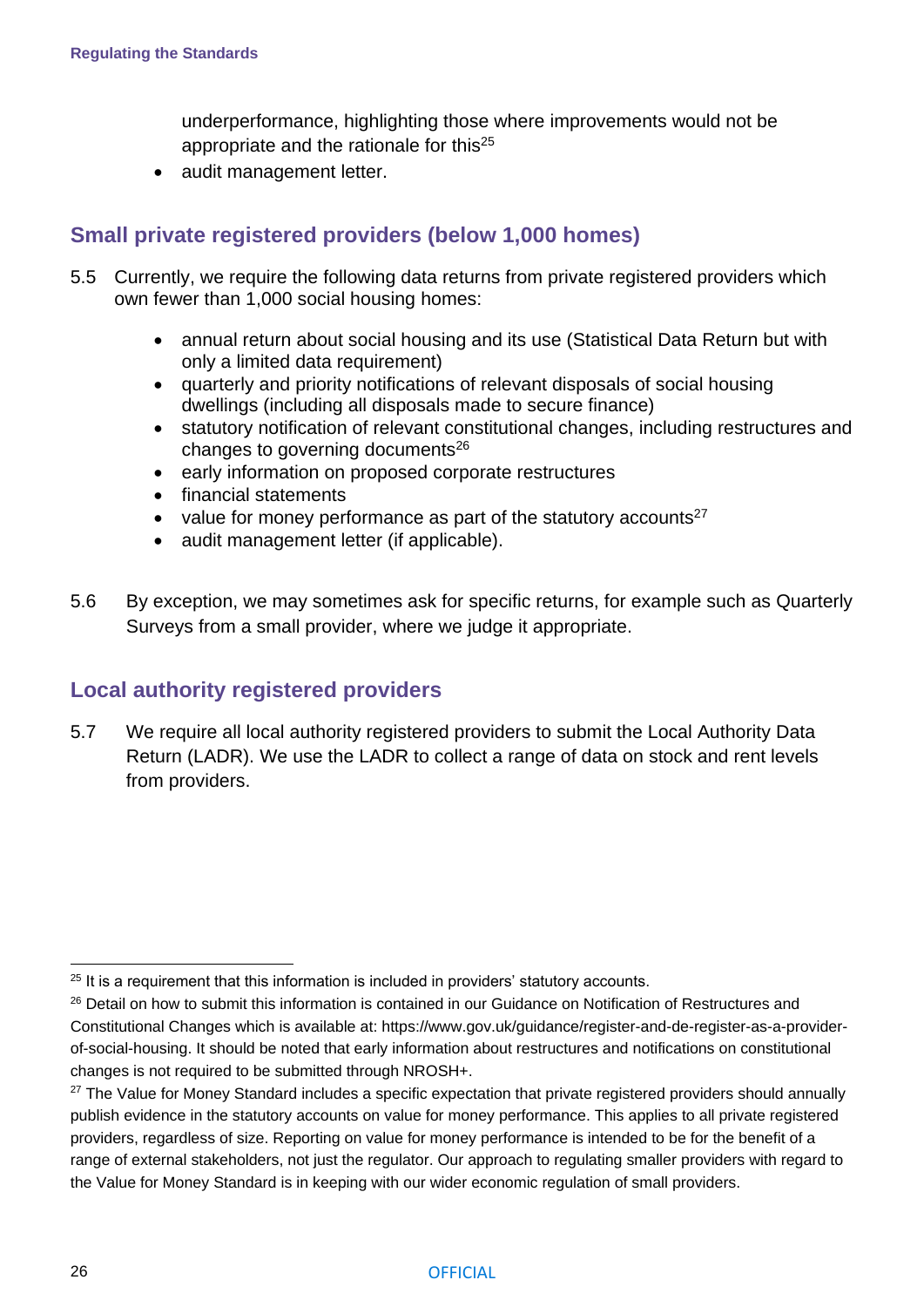#### **Data submission arrangements**

- 5.8 We collect most of our data through the [NROSH+ system.](https://nroshplus.regulatorofsocialhousing.org.uk/)<sup>28</sup> All providers are required to make their returns using this system online.<sup>29</sup>
- 5.9 In addition to the regular collection of data returns, we may require providers to supply other information or documents. We have a duty to minimise the burdens we place on providers and will only make requests for other information where we believe it is necessary for effective regulation. Where we do ask providers to supply such information, we will take a similar approach to late, incomplete or inaccurate provision as we do to failure to provide data returns.

<sup>28</sup> [https://nroshplus.regulatorofsocialhousing.org.uk.](https://nroshplus.regulatorofsocialhousing.org.uk/)

<sup>&</sup>lt;sup>29</sup> Registered providers should ensure that all contact details on the system are correct.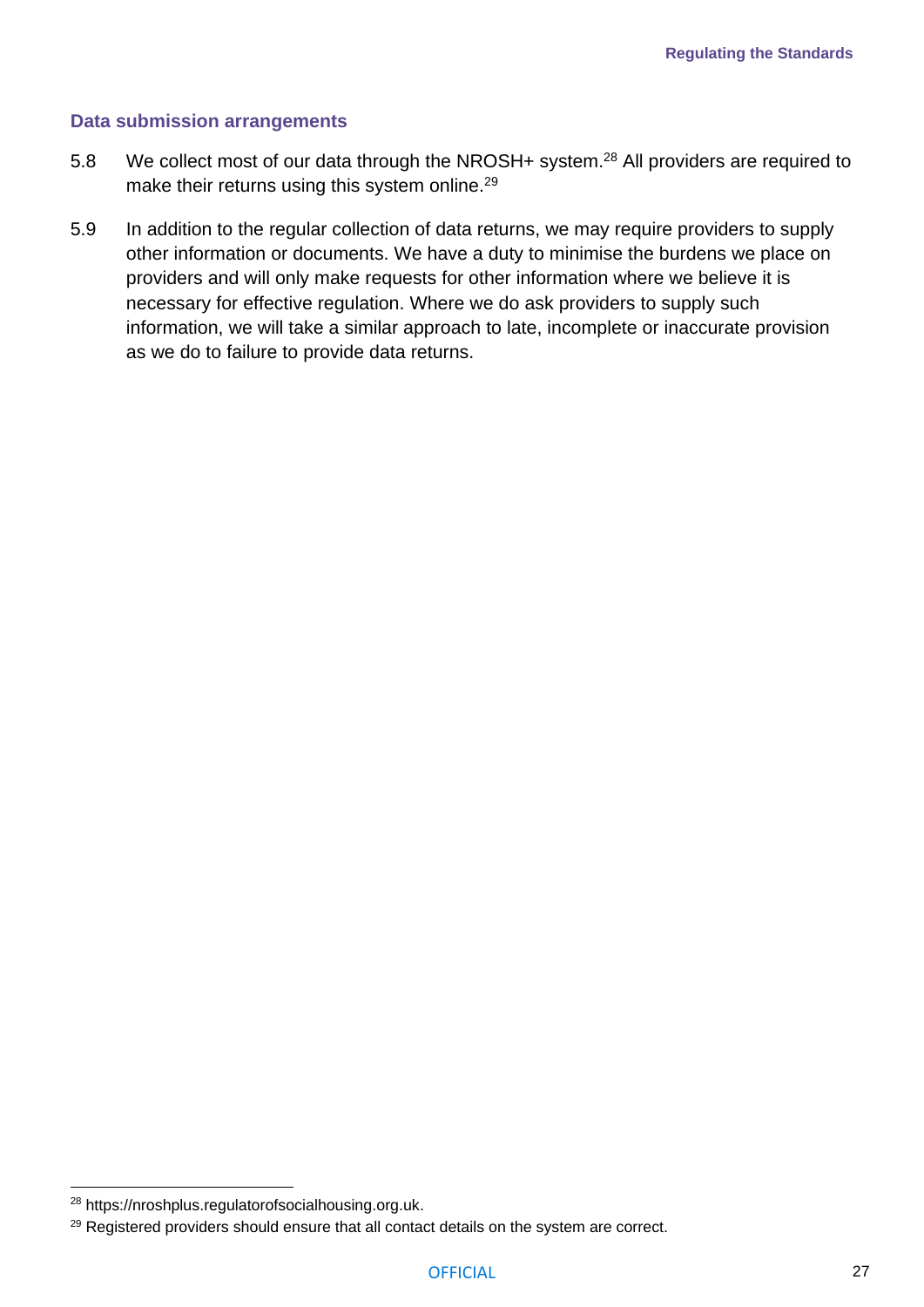# <span id="page-28-0"></span>**6. Regulatory judgements and notices**

- 6.1 We publish regulatory judgements regarding compliance with the governance and the viability requirements in the Governance and Financial Viability Standard for private registered providers which own 1,000 social housing homes or more.
- 6.2 Regulatory judgements are qualitative judgements reached on the circumstances of individual cases. Every judgement takes account of multiple factors and is evidencebased. We always set out in our narrative judgements the reasons for the conclusions we have reached and, in accordance with our overall regulatory approach, we consider the fairness and proportionality of the decisions that result in new judgements.

### <span id="page-28-1"></span>**Governance and viability grades**

#### 6.3 **There are four governance grades**:

| G1             | The provider meets our governance requirements.                                                                                                                                                |               |
|----------------|------------------------------------------------------------------------------------------------------------------------------------------------------------------------------------------------|---------------|
| G <sub>2</sub> | The provider meets our governance requirements but<br>needs to improve some aspects of its governance<br>arrangements to support continued compliance.                                         | Compliant     |
|                |                                                                                                                                                                                                |               |
| G <sub>3</sub> | The provider does not meet our governance<br>requirements. There are issues of serious regulatory<br>concern and in agreement with us the provider is<br>working to improve its position.      |               |
| G4             | The provider does not meet our governance<br>requirements. There are issues of serious regulatory<br>concern, and the provider is subject to regulatory<br>intervention or enforcement action. | Non-compliant |

6.4 All providers should seek to be assessed at G1. Where we judge a provider to be G2 this will be because we have identified some deficiencies in its governance which it needs to address. Although material, the deficiencies are not judged to affect our overall assessment of compliance. Our expectation is that providers assessed at G2 will take timely remedial action to address the issues identified. For this reason, we describe movement between the compliant governance grades in terms of upgrades and downgrades.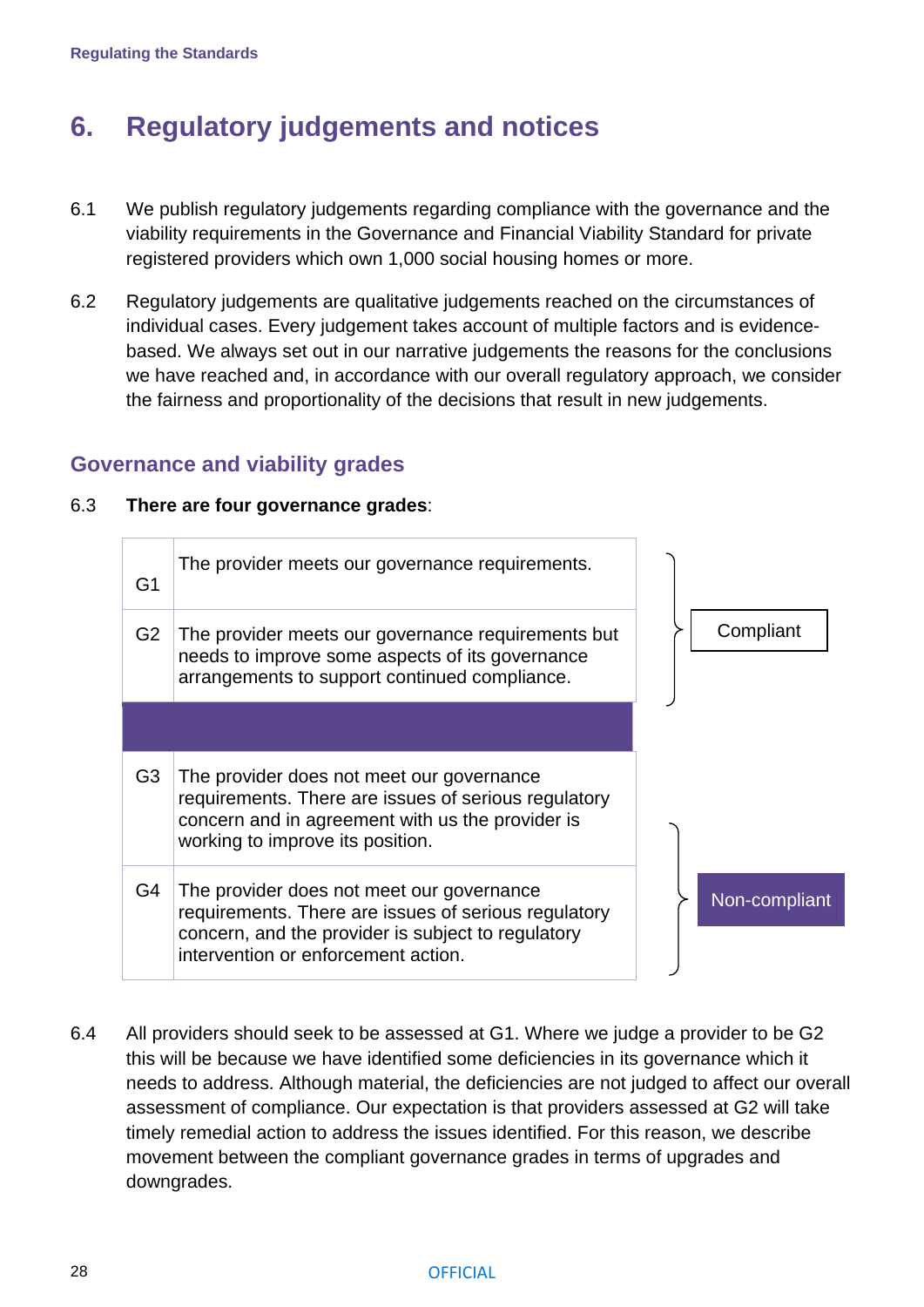- 6.5 A G3 judgement means that the provider is not compliant with governance requirements. In these circumstances there will be issues of significant regulatory concern and we will be engaging with the provider. A G4 judgement also signifies that the provider is non-compliant with governance requirements, but it is applied where the severity of the governance failures is such that we are actively intervening or taking enforcement action.
- 6.6 We reflect the level of assurance that we have on a private registered provider's compliance with the Rent Standard and the Value for Money Standard through our published governance judgement, although in some circumstances we may also issue a separate regulatory notice for compliance issues relating to the Rent Standard (see 'Regulatory notices' below).

#### 6.7 **There are also four viability grades:**

| V <sub>1</sub> | The provider meets our viability requirements and has<br>the financial capacity to deal with a wide range of<br>adverse scenarios.                                                                            |               |  |
|----------------|---------------------------------------------------------------------------------------------------------------------------------------------------------------------------------------------------------------|---------------|--|
| V <sub>2</sub> | The provider meets our viability requirements. It has the<br>financial capacity to deal with a reasonable range of<br>adverse scenarios but needs to manage material risks to<br>ensure continued compliance. | Compliant     |  |
|                |                                                                                                                                                                                                               |               |  |
| V3             | The provider does not meet our viability requirements.<br>There are issues of serious regulatory concern and, in<br>agreement with us, the provider is working to improve its<br>position.                    |               |  |
|                |                                                                                                                                                                                                               |               |  |
| V4             | The provider does not meet our viability requirements.<br>There are issues of serious regulatory concern, and the                                                                                             | Non-compliant |  |

6.8 Providers at V1 will have supplied us with sufficient assurance that they have met the viability requirements of the Governance and Financial Viability Standard. Typically, they will have a strong financial profile, built on robust and prudent assumptions, good headroom on their financial covenants and appropriate levels of liquidity. The level of financial risk being taken on by the organisation will be reasonable and we will have assurance that the crystallisation of identified risks can be mitigated successfully by the organisation in most circumstances.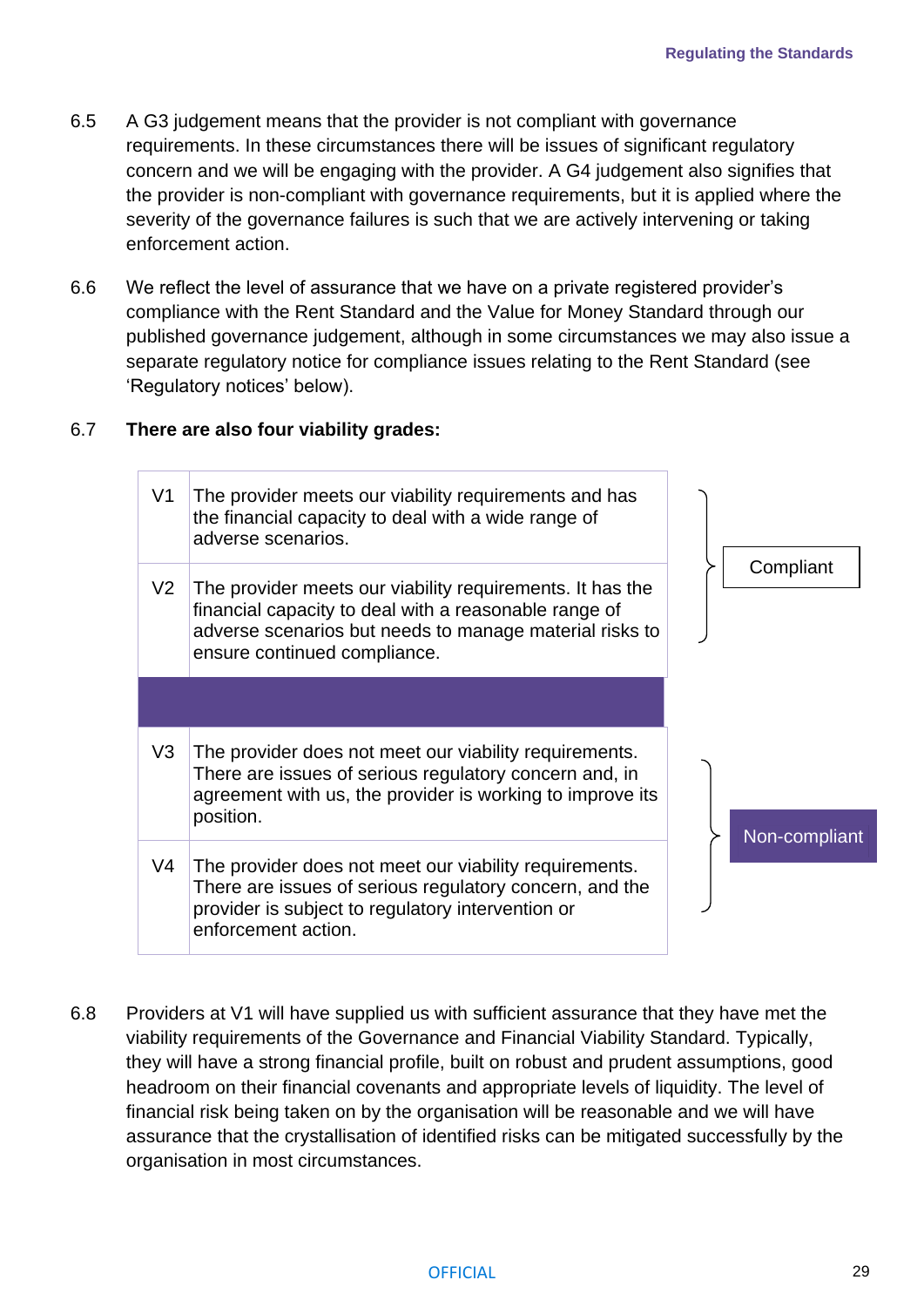- 6.9 While providers at V2 will also have provided us with sufficient assurance that they have met the viability requirements of the Governance and Financial Viability Standard, we may judge that their financial profiles mean they have greater exposure to the crystallisation of significant downside risks, potentially including changes in market conditions beyond the provider's control.
- 6.10 Providers at V2 can often share some of the following characteristics, amongst others:
	- A material reliance on relatively uncertain cash flows, often relating to the type of activities being undertaken (for example, sales versus rental products) or the types of markets in which the provider operates
	- A material change in the business model being pursued by the provider that involves taking on more risk. This could be moving into new business areas or scaling up existing operations, including taking a step change in new development aspirations or significant increase in debt levels
	- A significant financial event in the short term (typically one to two years) that could change the profile of the organisation, for example a refinancing requirement or a material peak in sales exposure
	- A business plan that is built on assumptions that are difficult to achieve or justify on the basis of past experience or current operating conditions, are unsupported by strong data or do not reflect legislative or regulatory requirements
	- A weaker financial profile with less headroom against covenants or insufficient cash generation for the level of risk being taken. Using debt or sales income to meet interest costs is a concern for the regulator
	- A business plan that does not cope with severe but plausible adverse stress testing, and/or cannot absorb a limited amount of stresses without enacting mitigations.
- 6.11 Providers at V3 will have been unable to provide us with sufficient assurance that they meet the requirements of the Governance and Financial Viability Standard. In these circumstances we will be working closely with the provider to try and remedy the issue as soon as possible.
- 6.12 Providers at V4 are in serious financial difficulty and we will be working with the provider and others (as appropriate) to remedy the situation, potentially using our full range of intervention powers.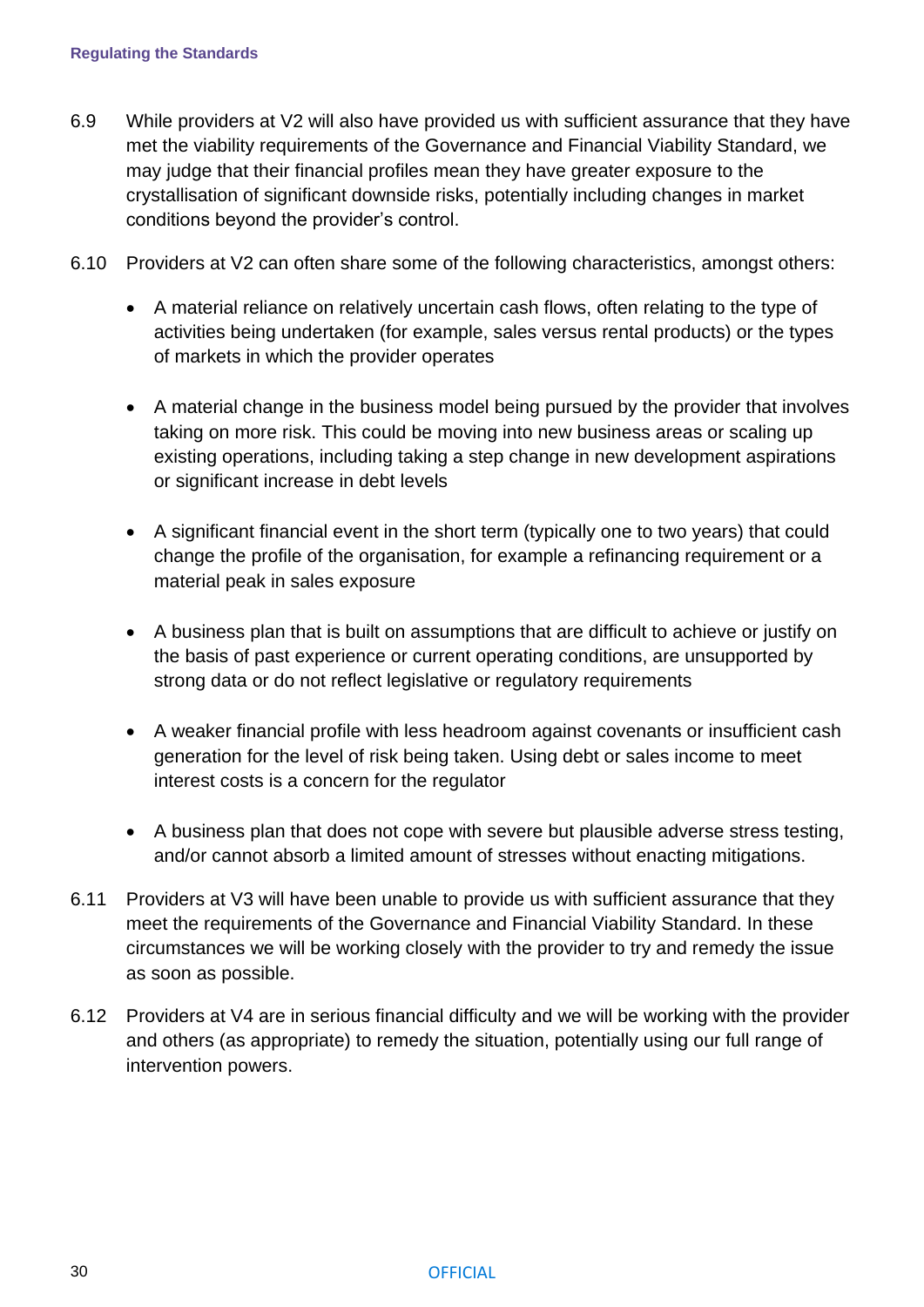#### **Use of narrative regulatory reports**

6.13 In some cases, as well as publishing a provider's grades, we will also issue a narrative regulatory judgement report. We will usually do this where, for any reason, our assessment of the provider has changed, or there are new issues we want to make public. If our assessment of a provider's grades has not changed since the last publication, we will normally only re-publish its grades, unless the provider remains non-G1/V1 following completion of an IDA. Non-compliant regulatory judgements remain in force until the issues are resolved when they are replaced with a new assessment confirming compliance.

#### **For-profit registered providers**

- 6.14 Narrative regulatory judgements for large for-profit providers are produced in accordance with the framework set out above. However, we recognise that such providers have different capital structures and cash flow dynamics and are often subsidiary organisations within a larger group of connected companies on which the forprofit provider depends to carry out its functions. While the provider may often contribute to the wider group strategy, it must meet the requirements of the regulatory standards. In such cases, the regulator recognises, and wishes to be transparent with stakeholders about the fact that there is a qualitative difference from groups headed by non-profit providers.
- 6.15 This in turn impacts on the nature of our judgement about the provider. Narrative regulatory judgements relating to for-profit providers include an explanatory statement to make it clear that our judgement concerns the registered provider only and does not represent an assessment of non-registered entities within the group or their ability to provide support to the registered provider, although we do take into account risks to the registered provider from its relationships with the wider group. To provide further clarity we use an asterisk with a for-profit provider's grade (e.g. G1\*) to make it clear that the assessment refers to a provider that is designated on the register as being for-profit.

### <span id="page-31-0"></span>**Interim judgements**

- 6.16 Where two or more existing entities merge or a provider undergoes what we judge to be a significant constitutional change or group restructure, we may issue an interim regulatory judgement so that there is an indicative regulatory assessment of the provider's compliance in the public domain.
- 6.17 Our broad approach to using interim judgements is set out in the table below:

| <b>Scenario</b>                     | <b>Interim</b><br>judgement | <b>Approach to interim</b><br>  judgements                                 |
|-------------------------------------|-----------------------------|----------------------------------------------------------------------------|
| Two or more G1/V1 entities<br>merge | Yes                         | G1/V1 interim judgement unless<br>there are specific presenting<br>issues. |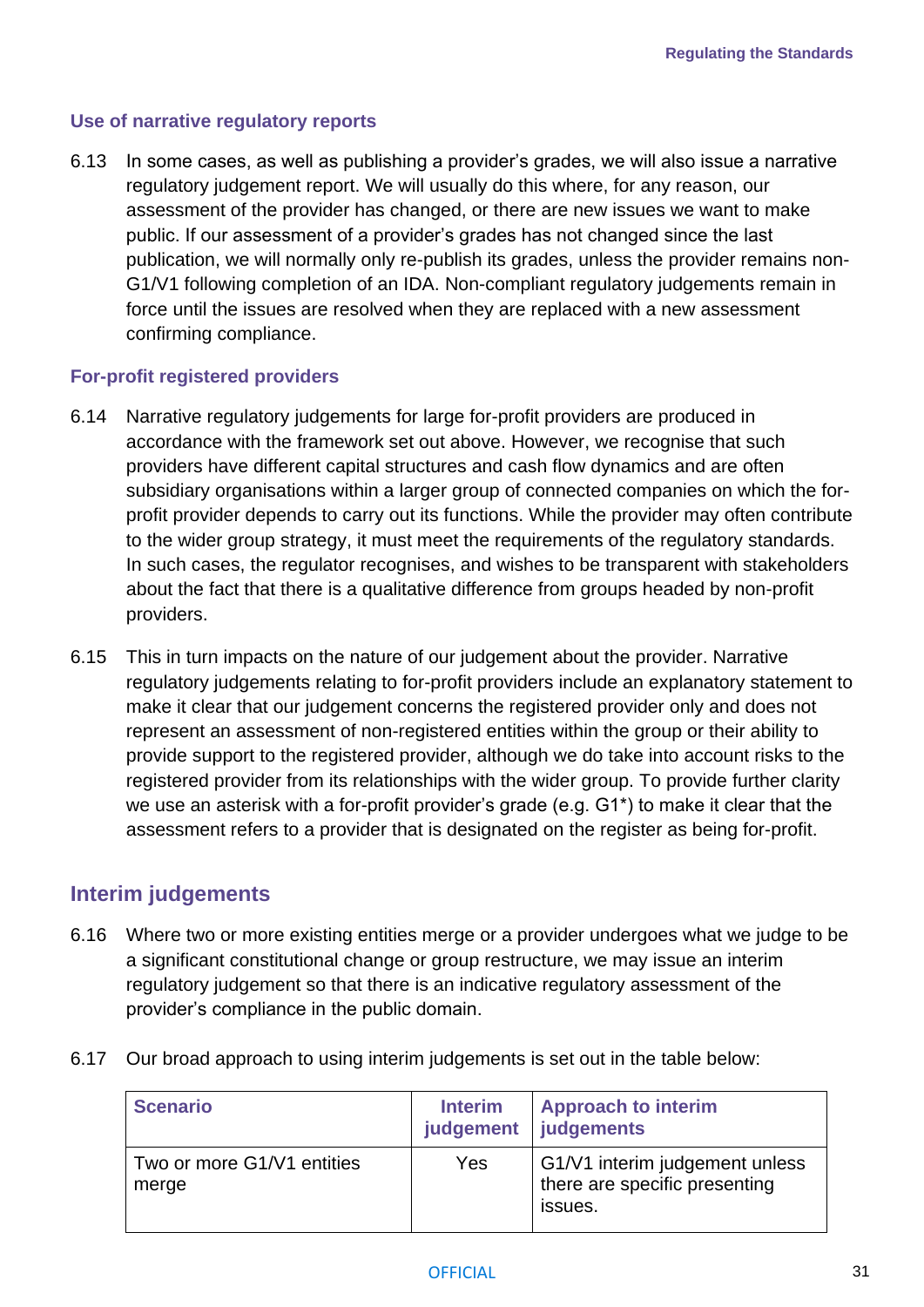| <b>Scenario</b>                                                                                                                                                                                                    | <b>Interim</b><br>judgement | <b>Approach to interim</b><br>judgements                                                                                                                                                          |
|--------------------------------------------------------------------------------------------------------------------------------------------------------------------------------------------------------------------|-----------------------------|---------------------------------------------------------------------------------------------------------------------------------------------------------------------------------------------------|
| Two or more entities merge, at<br>least one of which is G2 and/or<br>V <sub>2</sub>                                                                                                                                | Yes                         | Considered on a case-by-case<br>basis but our starting assumption<br>is that the lower of the two<br>existing grades will apply (subject<br>to the relative scale of the<br>providers concerned). |
| Two or more entities merge, at<br>least one of which is a non-<br>compliant registered provider                                                                                                                    | Possibly                    | Considered on a case-by-case<br>basis.                                                                                                                                                            |
| Merger of a large provider which<br>does not have an existing<br>regulatory judgement (for<br>example, because it is de-<br>merging from a group) with a<br>large provider                                         | Yes                         | Considered on a case-by-case<br>basis.                                                                                                                                                            |
| Provider undergoes what we<br>judge to be a significant<br>constitutional change or group<br>restructure, including a change<br>in its ownership or other change<br>of control, following a group<br>restructuring | Possibly                    | We may issue an interim<br>judgement for transparency<br>reasons if we conclude we need<br>additional regulatory assurance<br>before we can publish a standard<br>judgement.                      |
| Merger of a provider with less<br>than 1,000 homes with a large<br>provider                                                                                                                                        | <b>No</b>                   | The existing grades of the large<br>provider will be maintained in<br>most cases.                                                                                                                 |

6.18 Interim grades will be converted to standard grades either when we have completed the first Stability Check following the merger/significant constitutional change (assuming that there are no presenting issues in the meantime) or a full IDA, as appropriate.

# <span id="page-32-0"></span>**Regulatory notices**

6.19 As well as issuing regulatory judgements, we also publish regulatory notices for all types of providers. Regulatory notices are issued in response to an event of regulatory importance (for example, a finding of a breach of the Rent Standard or of a consumer standard that has or may cause serious detriment) that, in accordance with our obligation to be transparent, we wish to make public.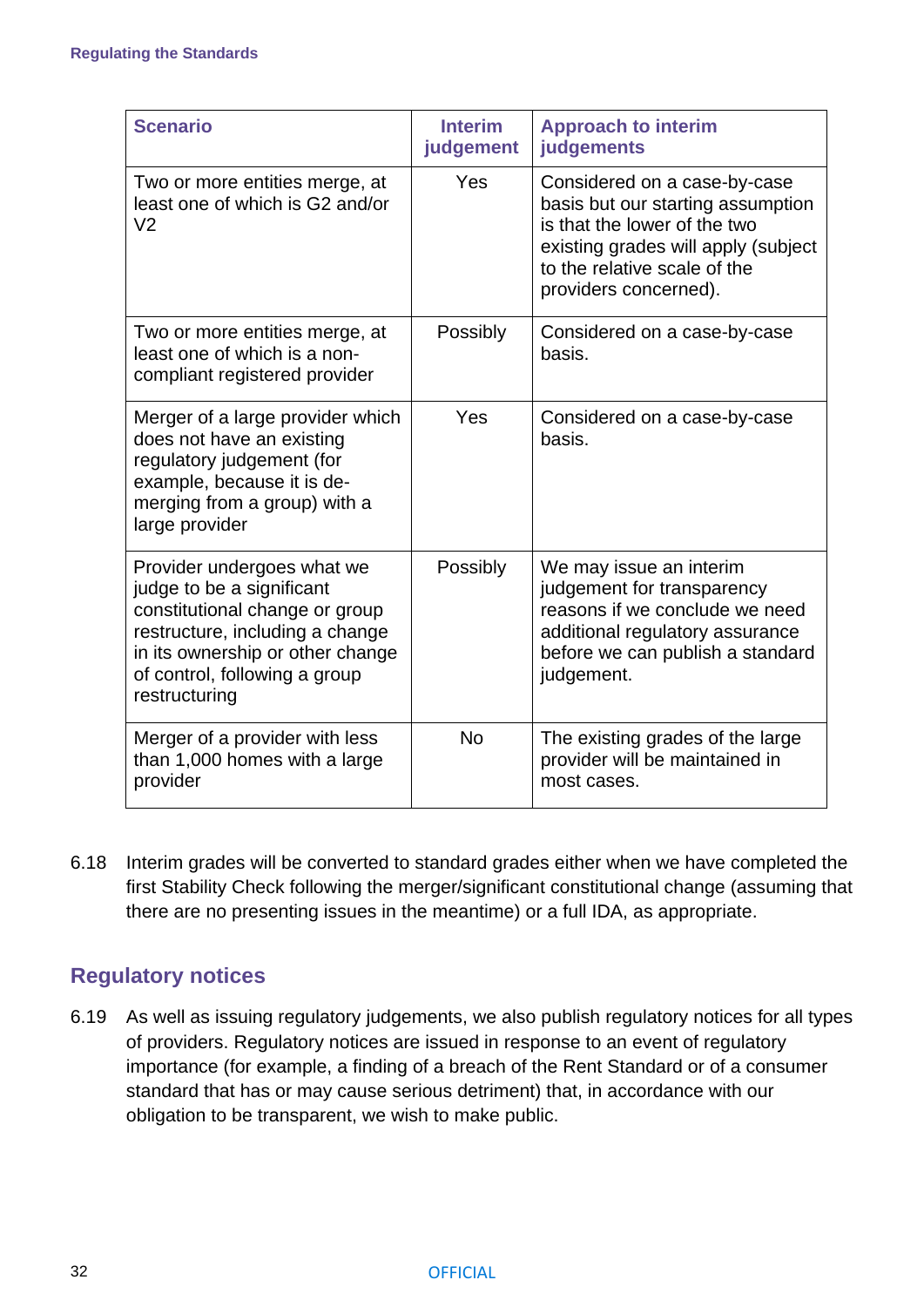- 6.20 We do not publish regulatory judgements for local authority registered providers because the Governance and Financial Viability Standard and the Value for Money Standard are not applicable to them. However, the Rent Standard and the consumer standards do apply to local authority registered providers. Where we conclude that a local authority registered provider is in breach of the Rent Standard, we may issue a regulatory notice outlining the nature of the breach. Similarly, if we find serious detriment in relation to a consumer standard, we may issue a regulatory notice as we would for private registered providers.
- 6.21 We do not publish regulatory judgements for registered providers that own fewer than 1,000 social housing homes. However, if we have evidence that such a provider is in breach of an economic standard, or we find serious detriment as a result of a breach of a consumer standard, we may issue a regulatory notice.
- 6.22 On occasion, we may use regulatory notices to put specific findings about a provider into the public domain, even though they do not impact on the provider's existing published grades.
- 6.23 Regulatory Notices remain in force until the issues are resolved when they will be archived or removed.

### <span id="page-33-0"></span>**Gradings under Review**

- 6.24 We maintain an online Gradings under Review list.<sup>30</sup> Where we are investigating a matter and we consider that this investigation might result in a large private registered provider's compliance being reassessed and downgraded in relation to the economic standards, we will add it to this list. The primary purpose of the list is to alert stakeholders to the possibility that a provider may be moving towards non-compliance. Where we judge it appropriate, in line with the principles set out above, we may also place a small private registered provider on the Gradings under Review list.
- 6.25 Once we have concluded our investigation, we publish a new narrative regulatory judgement for the provider if it is above the 1,000 home threshold and remove it from the Gradings under Review list. If the provider is below the 1,000 home threshold and we have concluded it is not compliant, we publish a regulatory notice. We will only issue a regulatory notice for a provider which owns fewer than 1,000 social housing homes if we conclude that it is non-compliant.
- 6.26 We endeavour to publish a narrative judgement or regulatory notice within six to eight weeks of a provider being placed on the list but in some cases the complexity of the case may result in a longer time period before publication.

<sup>&</sup>lt;sup>30</sup> Regulatory judgements, notices and the Gradings under Review list are available at: [https://www.gov.uk/government/publications/regulatory-judgements-and-regulatory-notices.](https://www.gov.uk/government/publications/regulatory-judgements-and-regulatory-notices)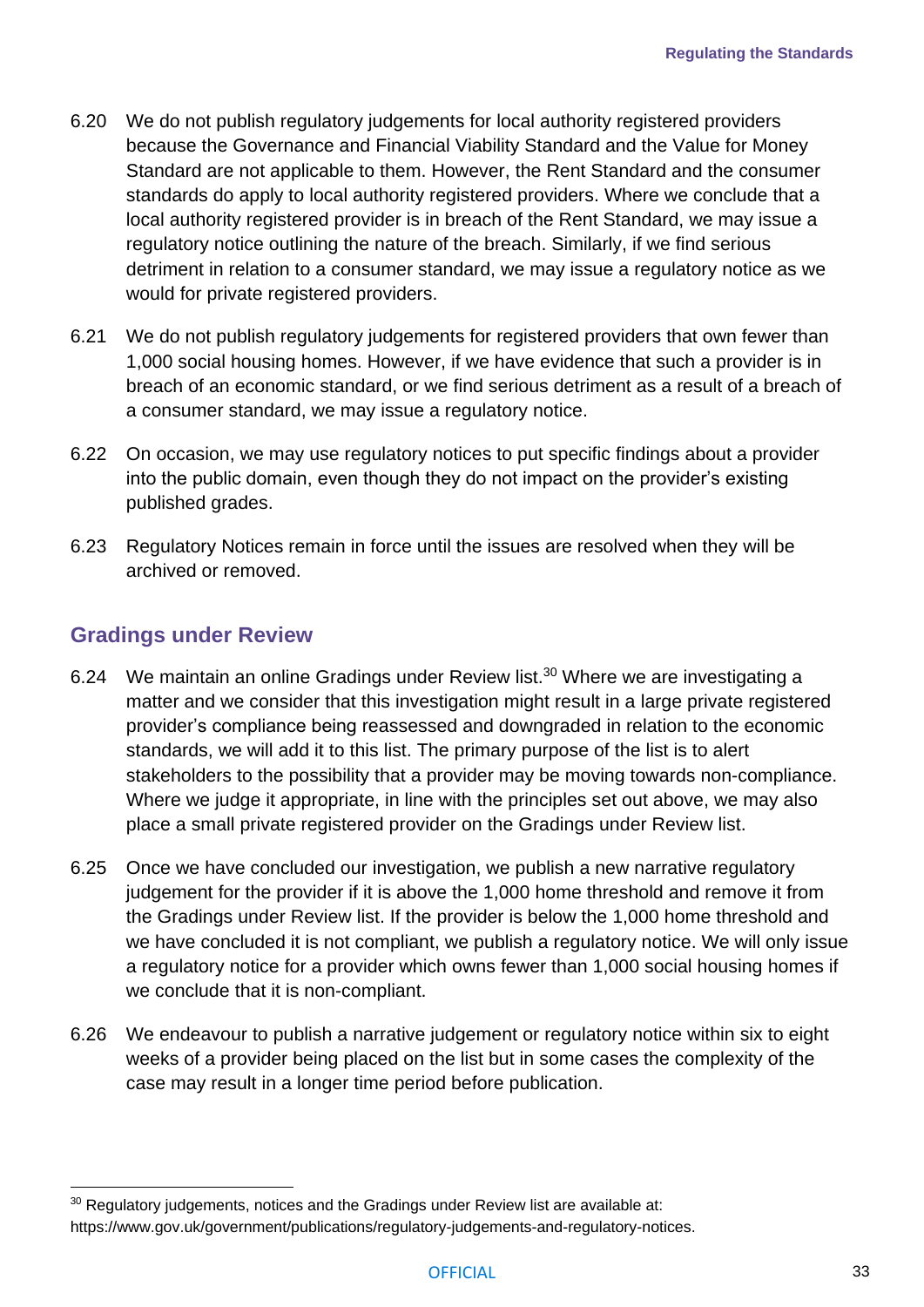# <span id="page-34-0"></span>**7. Maintaining the register**

- 7.1 We have specific statutory responsibilities in relation to the following:
	- registration of new applicants to the sector
	- the registration of new bodies resulting from certain types of restructure
	- de-registrations for those providers wishing to leave the regulated sector or which no longer provide social housing
	- maintaining the content of the register of social housing providers.

#### **Registrations**

- 7.2 We assess applications for registration from new applicants to the sector against the eligibility conditions set out in legislation and the registration criteria we have set. Guidance for new entrants [to the sector on how to register,](https://www.gov.uk/guidance/register-and-de-register-as-a-provider-of-social-housing) along with associated application forms, is available on the RSH website.<sup>31</sup>
- 7.3 We also make registration decisions about new bodies that result from certain types of restructure, as specified in the Housing and Planning Act 2016. We assess these registration applications against more limited criteria. Further information about our approach is set out in the separate [Guidance on Notifications for Restructures and](https://www.gov.uk/government/publications/restructures-and-constitutional-changes)  [Constitutional Changes](https://www.gov.uk/government/publications/restructures-and-constitutional-changes) which is also available on the RSH website.<sup>32</sup>

#### **De-registration**

- 7.4 Sections 118 and 119 of the Housing and Regeneration Act 2008 establish two categories of de-registration: compulsory and voluntary. Compulsory de-registration is where we can take action, within prescribed circumstances, to remove a registered provider (including a local authority) from the register. The voluntary de-registration provisions of the Act enable private registered providers (i.e. not local authorities) to apply to us to be de-registered at any time.
- 7.5 We assess applications for voluntary de-registration against the conditions set out under Section 119 of the Act, including the [criteria we set](https://www.gov.uk/guidance/register-and-de-register-as-a-provider-of-social-housing) as detailed in the guidance on the RSH website 33

<sup>31</sup> [https://www.gov.uk/guidance/register-and-de-register-as-a-provider-of-social-housing.](https://www.gov.uk/guidance/register-and-de-register-as-a-provider-of-social-housing)

<sup>32</sup> [https://www.gov.uk/government/publications/restructures-and-constitutional-changes.](https://www.gov.uk/government/publications/restructures-and-constitutional-changes)

<sup>33</sup> <https://www.gov.uk/guidance/register-and-de-register-as-a-provider-of-social-housing>.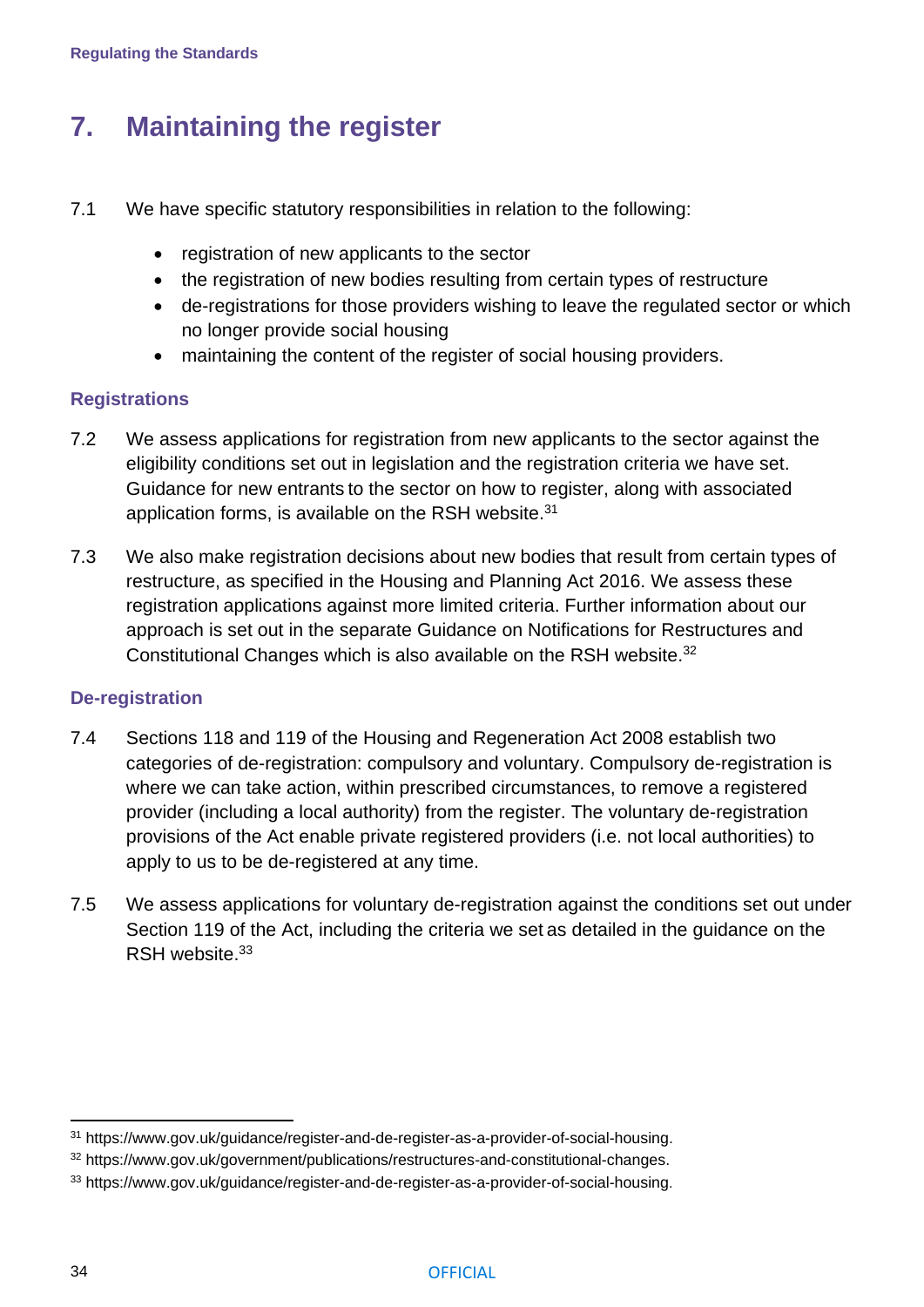#### **Restructures and disposals**

- 7.6 In accordance with the notification requirements for disposals and certain types of constitutional changes set out in the Housing and Planning Act 2016, we have issued directions, available on the RSH website, which explain when providers must notify us about [disposals](https://www.gov.uk/government/publications/notifications-about-disposals)<sup>34</sup> and [constitutional changes, including restructures.](https://www.gov.uk/government/publications/restructures-and-constitutional-changes)<sup>35</sup> There is also supporting guidance detailing the timing and content of related processes.
- 7.7 Non-profit providers are required to make statutory notifications to us when making certain changes to their organisational structures and their governing instruments. For restructures, providers should engage with us at two stages. Firstly, providers should inform us when a decision is reached to go ahead with a restructure (we refer to this as 'early information on restructures'). Secondly, providers will need to submit any relevant statutory notification at the required point in time.
- 7.8 We expect providers to engage with us appropriately where restructures are planned. The Governance and Financial Viability Standard requires registered providers to communicate with us in a timely manner in relation to 'material issues' and we consider that a restructure is a material issue for these purposes.
- 7.9 Following receipt of early information about a restructure, we may request follow-up information where there is reason to do so. This is likely to be where the restructure could have an impact on our (published) view of the provider or where we need assurance about how the risks of the restructure are being managed.
- 7.10 Following receipt of the statutory notifications, we may request follow-up information on an exception basis. This is likely to be where we need assurance about compliance with the Governance and Financial Viability Standard or about management of apparent risks. Further regulatory action may also be necessary if, for example, a registration or de-registration decision may be required as a result of the transaction.
- 7.11 Where no follow-up information is required, the notifications will be considered together with other regulatory information to inform planned regulatory activity. Information about notifications will also be used to support sector analysis.
- 7.12 In the course of dealing with either disposal or constitutional change notifications, we may be presented with new information about how a provider's governance operates in practice. In such circumstances we will deal with the matter in accordance with our reactive engagement approach, as outlined above. In some instances, we may decide to issue an interim regulatory judgement as a result of the constitutional changes enacted. (See [Section](#page-28-0) Six.)

<sup>&</sup>lt;sup>34</sup> [https://www.gov.uk/government/publications/notifications-about-disposals.](https://www.gov.uk/government/publications/notifications-about-disposals)

<sup>35</sup> [https://www.gov.uk/government/publications/restructures-and-constitutional-changes.](https://www.gov.uk/government/publications/restructures-and-constitutional-changes)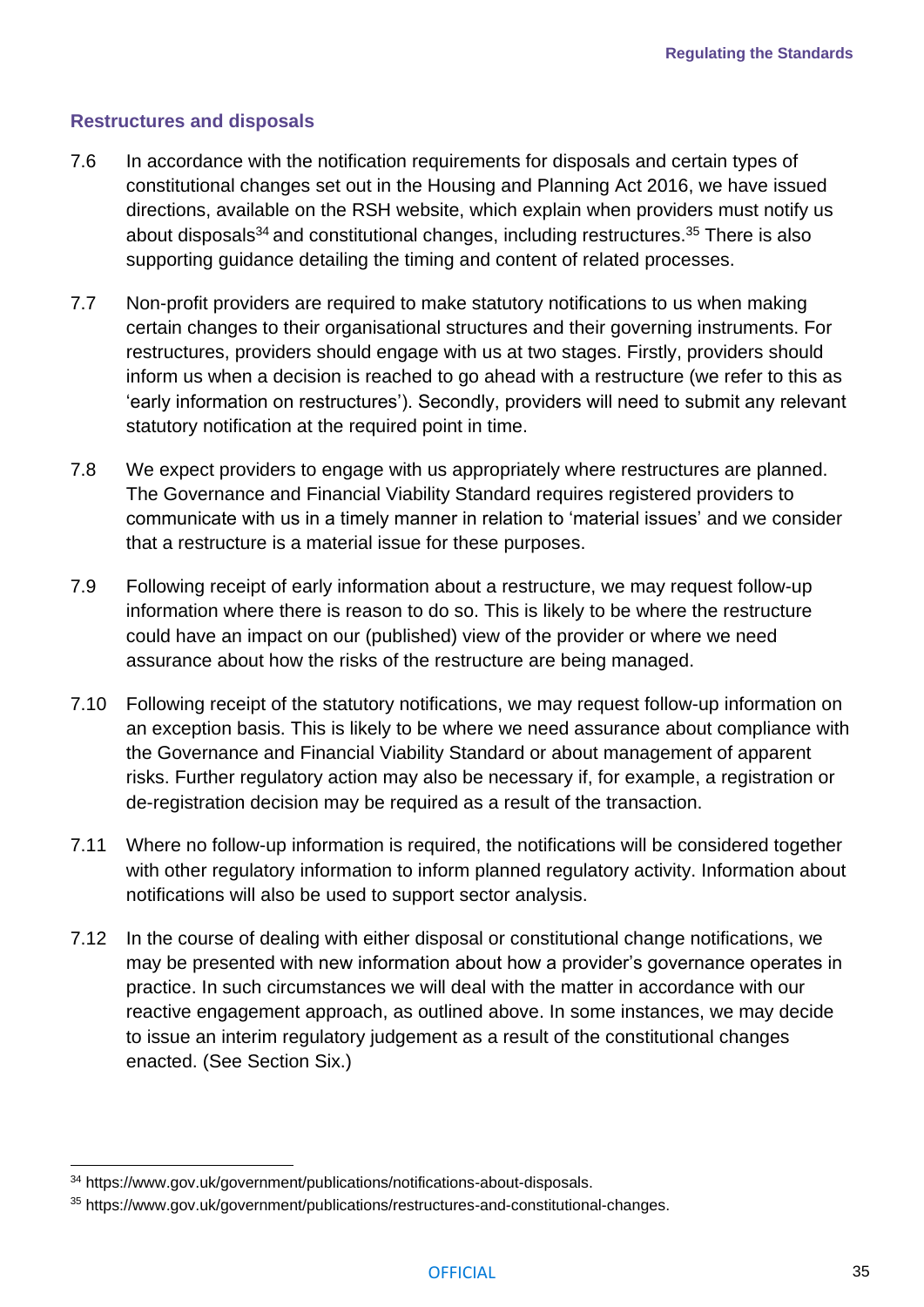**Regulating the Standards**

# <span id="page-36-0"></span>**8. Appeals against regulatory decisions**

- 8.1 We operate an appeals scheme under which specific decisions that we reach can be subject to review. The purpose of the scheme is to give an opportunity to organisations affected by certain decisions made by us to appeal those decisions. The appeals scheme may be used where we have given notice that we are using particular legislative powers. It may not be used where we have given notice that we are considering using one of our powers. A [full list of the matters which may be appealed](https://www.gov.uk/government/publications/how-to-appeal-against-our-decisions)  [under the scheme and associated guidance](https://www.gov.uk/government/publications/how-to-appeal-against-our-decisions) is available on the RSH website.<sup>36</sup>
- 8.2 In addition to the appeals scheme, we have a separate [complaints procedure](https://www.gov.uk/government/organisations/regulator-of-social-housing/about/complaints-procedure) which is also published on our website.<sup>37</sup> Under our complaints procedure, individuals, registered providers and others who are dissatisfied with the level of service we have provided can raise their concerns.
- 8.3 In some cases, a provider or individual affected by the exercise of our powers will have a statutory right to appeal to the High Court. Our appeals process is not intended to replace any such statutory right.

<sup>36</sup> [https://www.gov.uk/government/publications/how-to-appeal-against-our-decisions.](https://www.gov.uk/government/publications/how-to-appeal-against-our-decisions)

<sup>37</sup> [https://www.gov.uk/government/organisations/regulator-of-social-housing/about/complaints-procedure.](https://www.gov.uk/government/organisations/regulator-of-social-housing/about/complaints-procedure)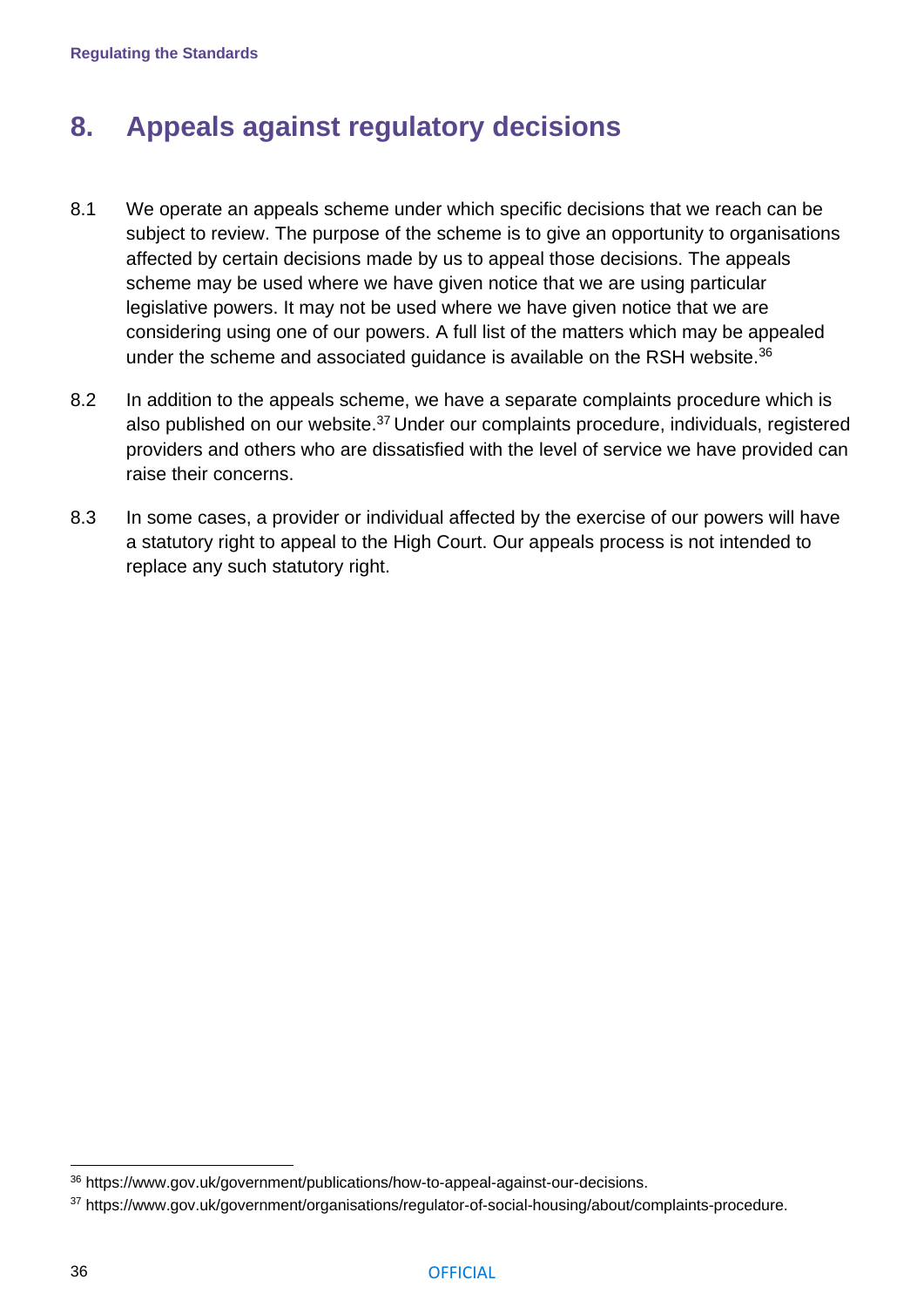# <span id="page-37-0"></span>**Annex A – Outline of changes made in this version of RTS**

The main changes that have been made in this new version of 'Regulating the Standards' are highlighted below:

#### **Section 1 - introduction**

- Reference added to the public sector equality duty
- Information sharing sub-section moved to this section
- Explanation of the distinction we make between large and small registered providers moved to this section and reference added to specific requirements relating to registered providers which sit within groups headed by unregistered parents.

#### **Section 2 – planned economic regulation**

- Text setting out our expectations regarding stress testing moved under the sub-section on In Depth Assessments. The IDA Scoping Framework annex has been removed to avoid it becoming out of alignment with the latest version we share with providers
- The summary table outlining the five components of IDAs has been updated to reflect our current approach
- Additional information regarding the Value for Money Standard reporting requirements added to the sub-section on Stability Checks
- Planned engagement meetings text amended to reflect that we take a more flexible riskbased approach to the timing of these meetings
- Text relating to the Value for Money Standard and the Rent Standard has been moved to this section.

#### **Section 3 – reactive economic regulation**

• In the previous version of RTS this section covered both reactive economic and consumer regulation.

#### **Section 4 – reactive consumer regulation**

• This section brings together information that was previously in the main document and in an annex on consumer regulation.

#### **Section 5 – data requirements**

- Requirement for large providers to submit an annual return on Disposal Proceeds Fund removed
- Reference added to the fact that we may, by exception, ask for specific returns like the Quarterly Survey, from small providers.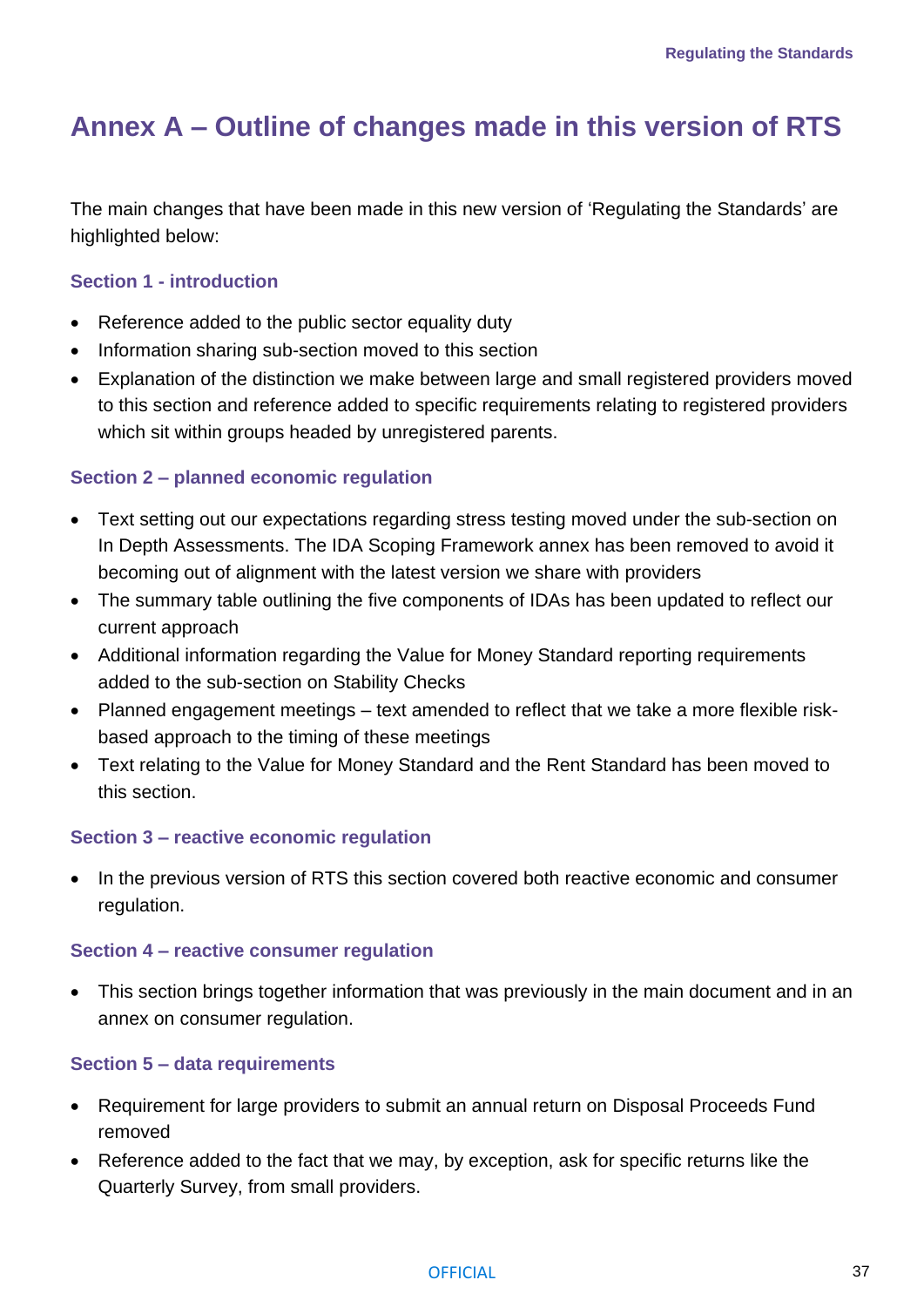#### **Section 6 – regulatory judgements and notices**

- Additional background added on the nature of narrative regulatory judgements and notices
- Clarification added that non-compliant regulatory judgements remain in force until issues resolved
- New text added to set out our approach to publishing regulatory judgements for for-profit providers
- Gradings under Review list clarification of our approach to small private registered providers and also additional text included to explain that due to the complexity of some cases the time period for publishing a judgement or notice may be longer than six to eight weeks.